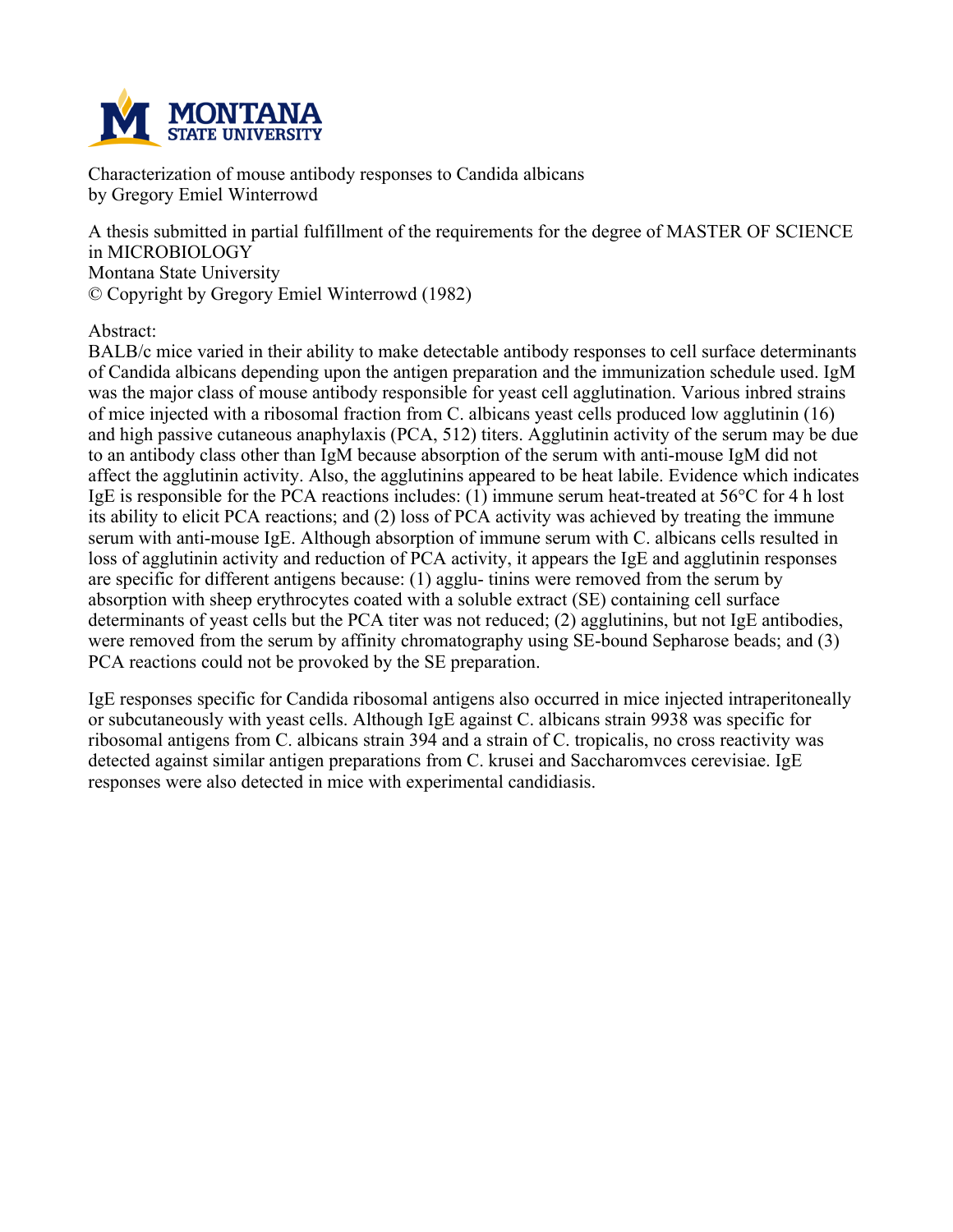# CHARACTERIZATION OF MOUSE ANTIBODY<br>RESPONSES TO CANDIDA ALBICANS

by

## GREGORY EMIEL WINTERROWD

# A thesis submitted in partial fulfillment of the requirements for the degree

 $^{\circ}$  of

# MASTER OF SCIENCE

#### in

# MICROBIOLOGY

Approved:

Chairperson, Graduate committee

Head, Major Department

Graduate Dean

MONTANA STATE UNIVERSITY Bozeman, Montana

September, 1982.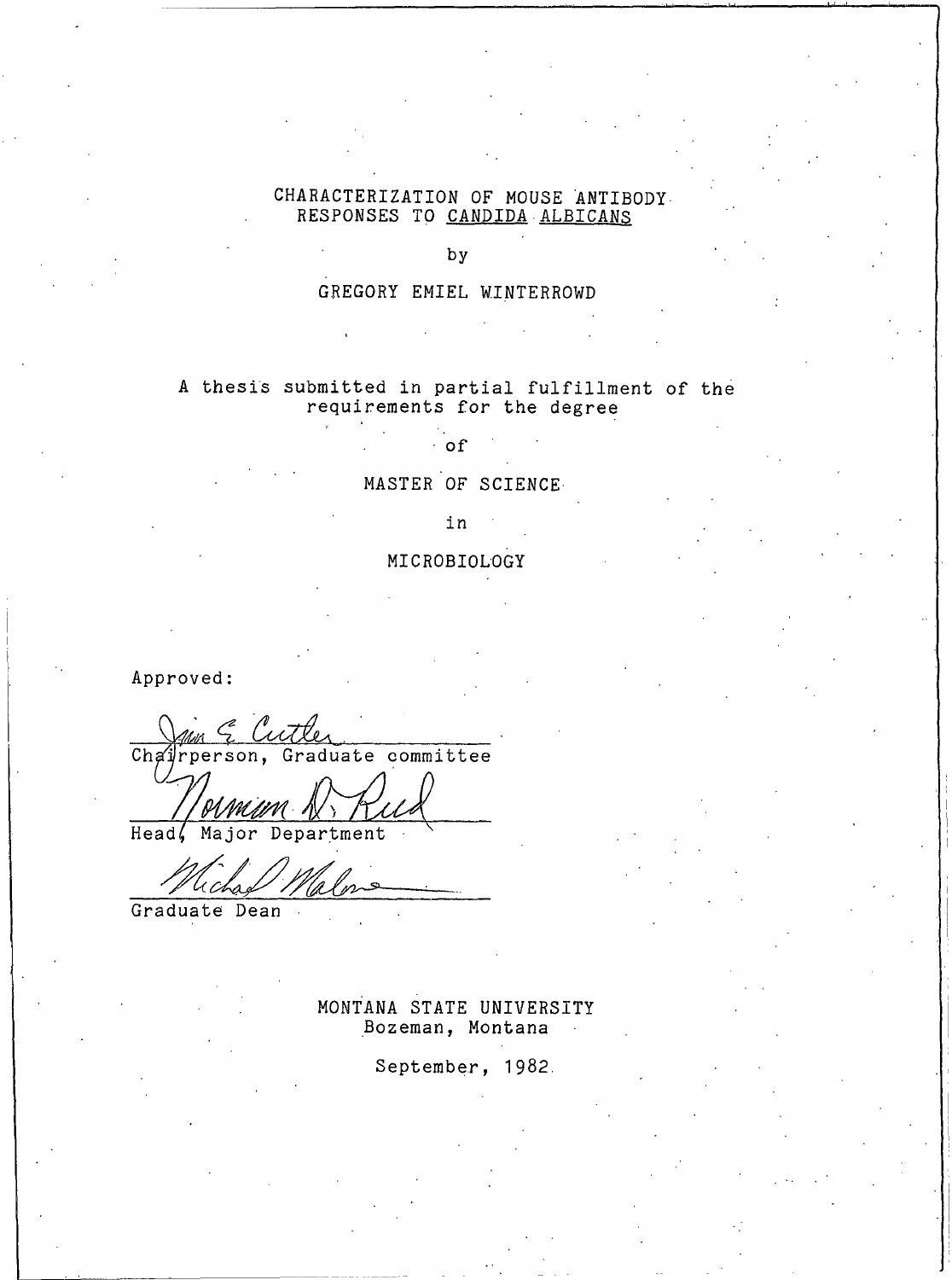# STATEMENT OF PERMISSION TO COPY

In presenting this thesis in partial fulfillment of the requirements for an advanced degree at Montana State University, I agree that the Library shall make it freely available for inspection. I further agree that permission for extensive copying of this thesis for scholarly purposes may be granted by my major professor, or, in his absence, by the Director of Libraries. It is understood that any copying or publication of this thesis for financial gain shall not be allowed without my written permission.

Signature Dregory E. Wintenour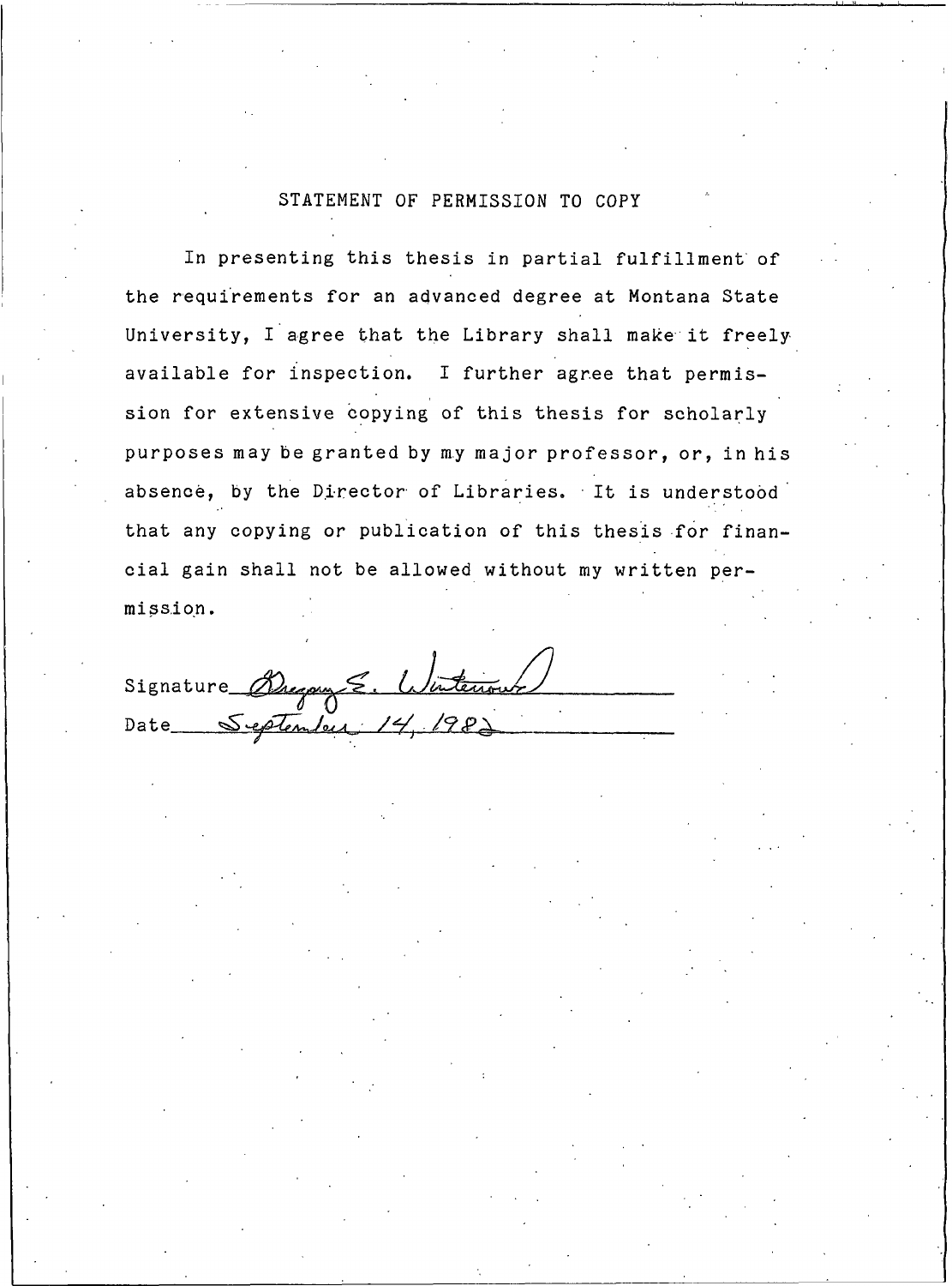### **ACKNOWLEDGEMENTS**

I am deeply grateful to all the members of the Microbiology Department for their support during my graduate studies. I am particularly thankful to Dr. Jim. E. Cutler, my major advisor, for his patience and guidance.

I would also like to thank Drs. Sandra Ewald, Cliff Bond, and Norman Reed for their useful suggestions concerning my research work.

I must not overlook the helpful activities of Ruth Lloyd, a fine technician and friend.

Lastly, I thank my wife, Chris, for tolerating my short temper and stubborness during the preparation and completion of this thesis.

This work was supported by grants from the National Institutes of Health.

iii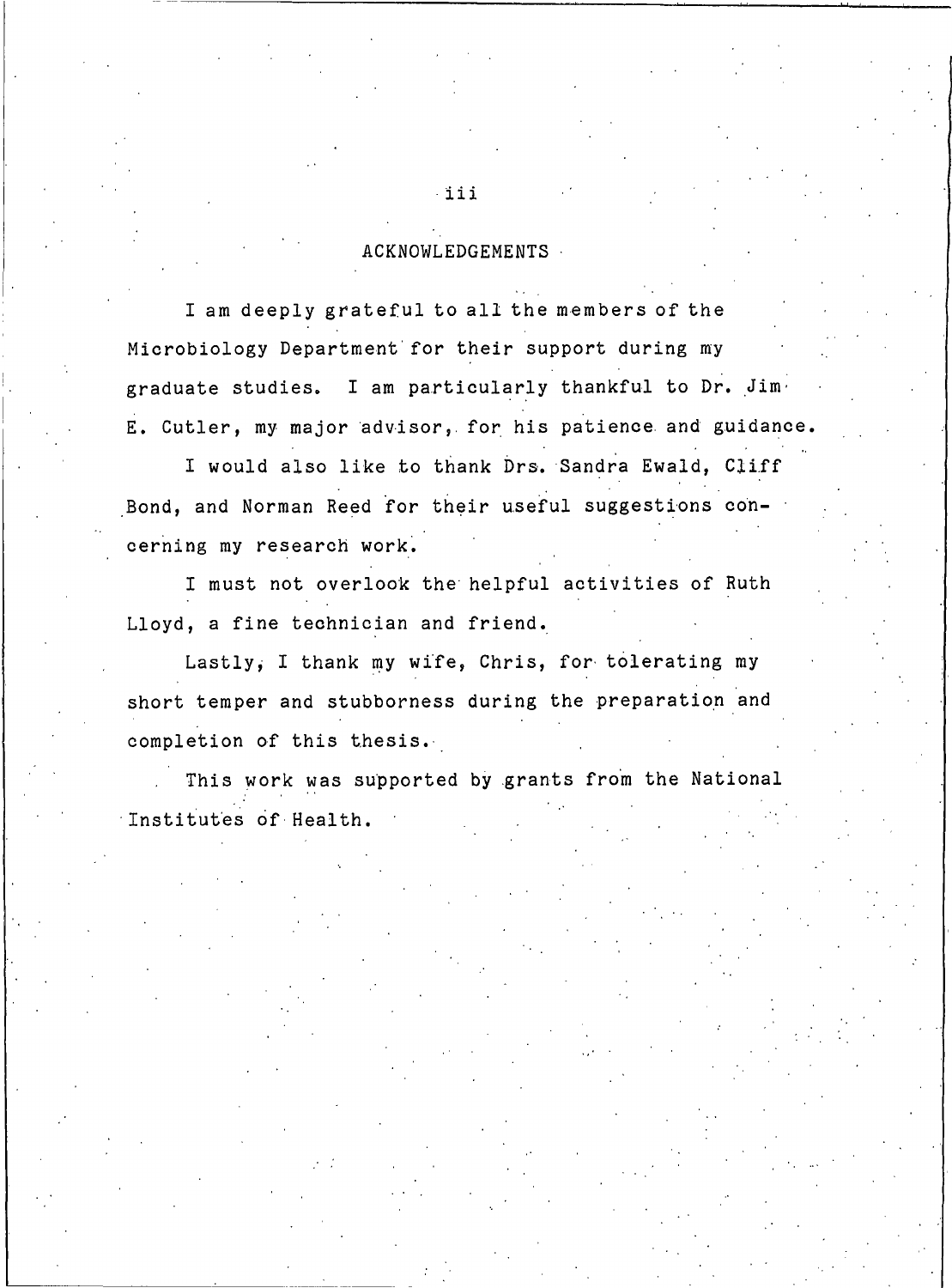### TABLE OF CONTENT

|                                                             | Page |  |
|-------------------------------------------------------------|------|--|
| $\beta = 5.0$<br>VITA                                       | 11   |  |
|                                                             | iii  |  |
|                                                             | iv   |  |
|                                                             | vii  |  |
|                                                             |      |  |
|                                                             | iх   |  |
|                                                             |      |  |
| MATERIALS AND METHODS                                       | 9    |  |
| Organisms and Culture Conditions                            | - 9. |  |
| Experimental Animals                                        | - 9  |  |
| Heat Killing of Yeasts 10                                   |      |  |
| Serum Collection                                            | 10   |  |
| Slide Agglutination Titer                                   | 10   |  |
| Indirect Fluorescent Antibody Assay                         | 11   |  |
| Sonicated Yeast Cell Preparation                            | 13   |  |
| Cell Wall Fraction Preparation 13                           |      |  |
| C. albicans Soluble Extract Preparation 14                  |      |  |
| Ribosomal Fraction Preparation and<br>Animal Injection<br>. | ל 1  |  |
| Treatment of Mouse Immune Sera<br>with Anti-Mouse Isotypes  | 16   |  |
| Absorption of Mouse Immune Sera<br>with C. albicans         | 16   |  |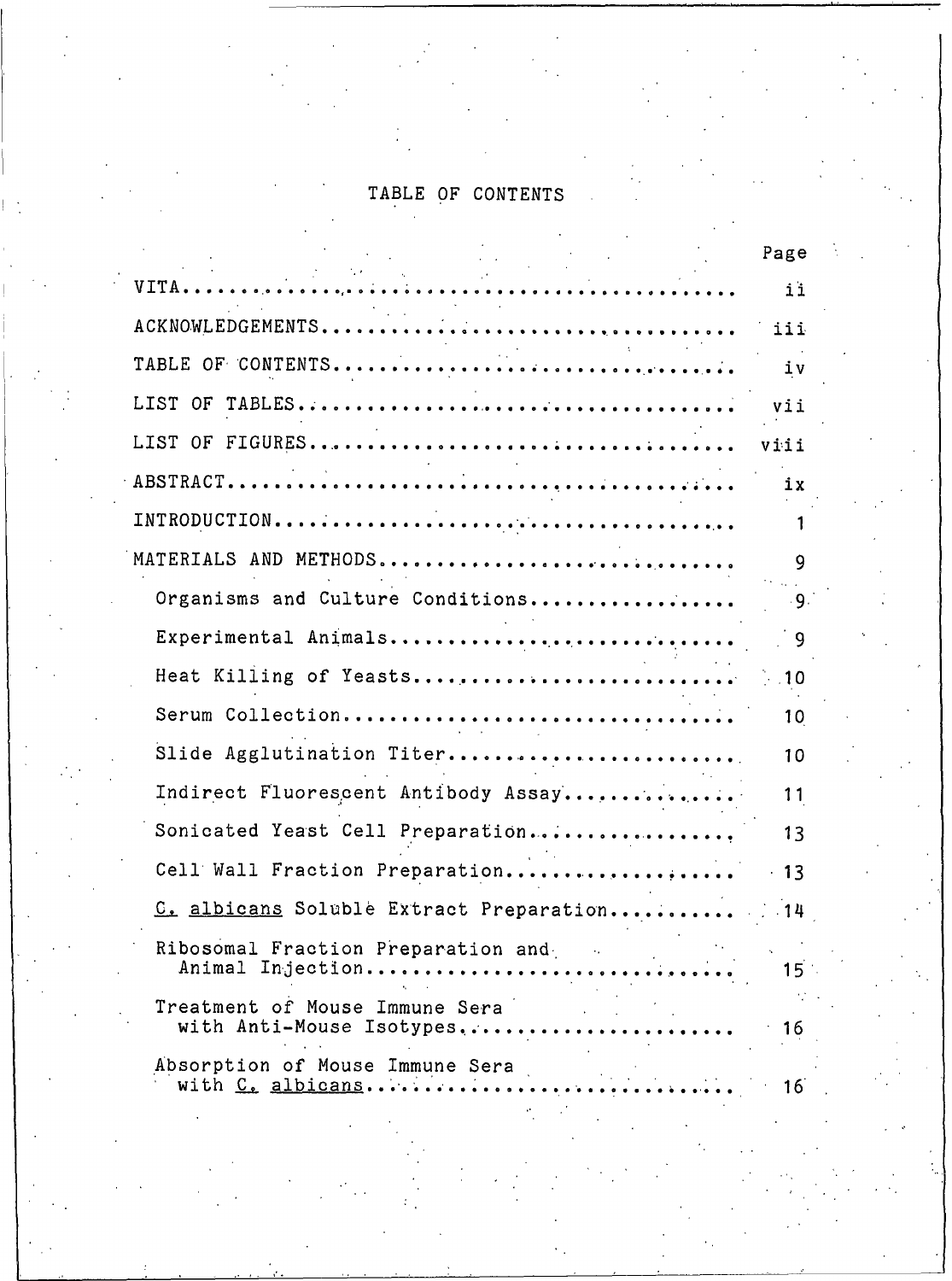| V                                                                                                              |      |
|----------------------------------------------------------------------------------------------------------------|------|
|                                                                                                                |      |
|                                                                                                                | Page |
| Coating of Sheep Erythrocytes with<br>SE and Serum Absorption                                                  | 17   |
| Affinity Chromatography                                                                                        | 18   |
| Passive Cutaneous Anaphylaxis (PCA)                                                                            | 19   |
| RESULTS                                                                                                        | 21   |
| Induction of Agglutinin Responses in Mice                                                                      | 21   |
| Agglutinin Responses of Young and Older<br>Female and Male Balb/c Mice                                         | 21   |
| Heavy Chain Isotype Determination<br>of Candida Agglutinins                                                    | 24   |
| C. albicans Ribosomal Fraction-Induced<br>Agglutinin Responses in Mice                                         | 24   |
| Passive Cutaneous Anaphylaxis Reactions                                                                        | 27   |
| Identification of the Antibody Class<br>Responsible for the PCA Reactions                                      | 31   |
| Appearance of Agglutinins and IgE<br>Responses During Immunization of Mice<br>with Candida Ribosomal Fractions | - 31 |
| Absorption of Immune Serum with<br>Candida Cells: Effects on the PCA and<br>Agglutinin Activity                | 32   |
| Evidence That Agglutinin and IgE Responses<br>Are Specific for Different Candida Antigens                      | 32   |
| IgE Responses in Mice Elicited by Whole Cells<br>of C. albicans                                                | 36   |
| Inability of Other Yeasts to Induce Anti-<br>C. albicans IgE Responses                                         | 36.  |

 $\frac{1}{2}$ 

 $\frac{1}{2}$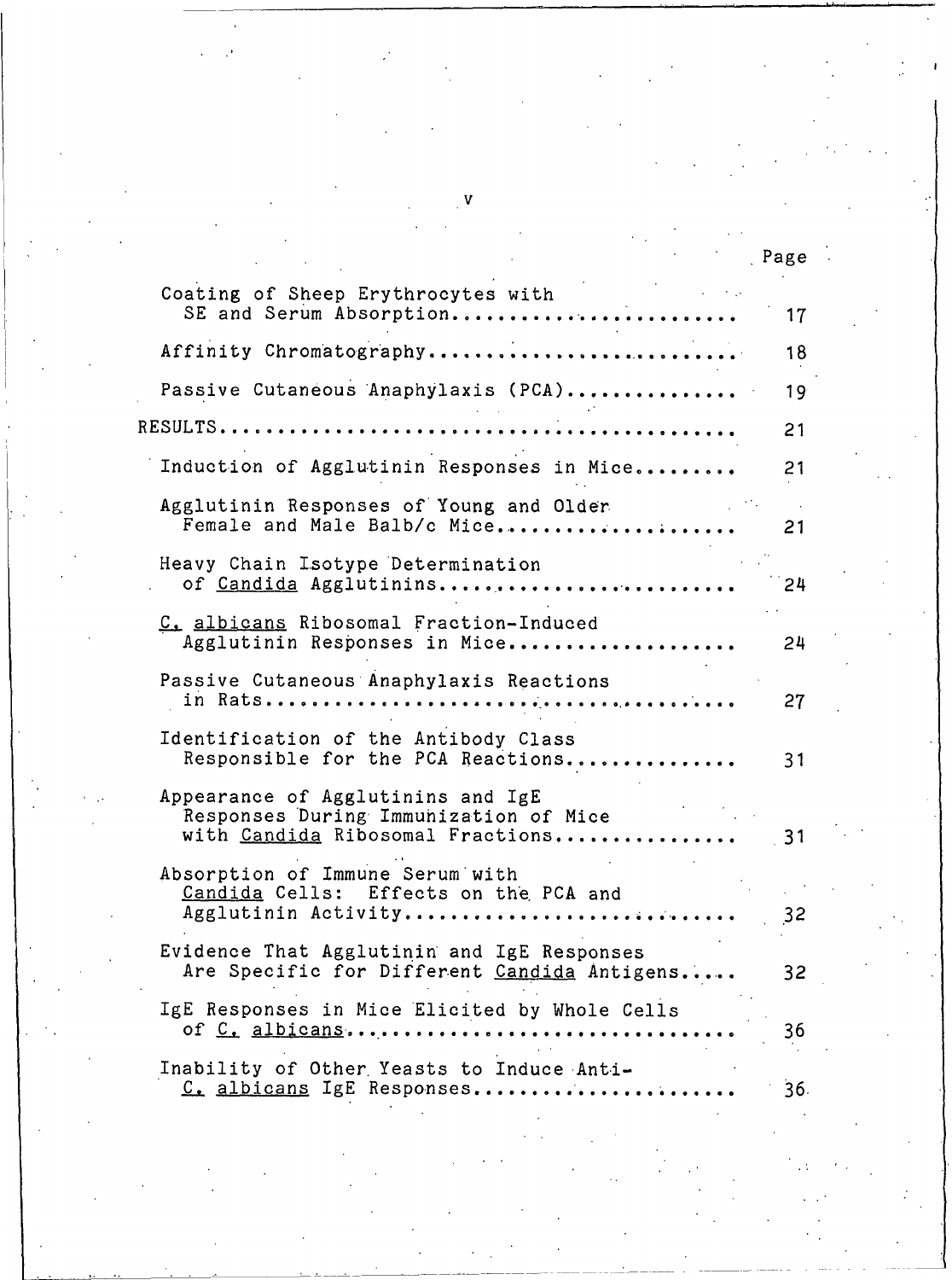# Page

| Specificity of Anti-C. albicans IgE Antibodies<br>for Ribosomal Fractions From Other Yeasts 41 |    |
|------------------------------------------------------------------------------------------------|----|
|                                                                                                |    |
|                                                                                                |    |
|                                                                                                | 56 |

vi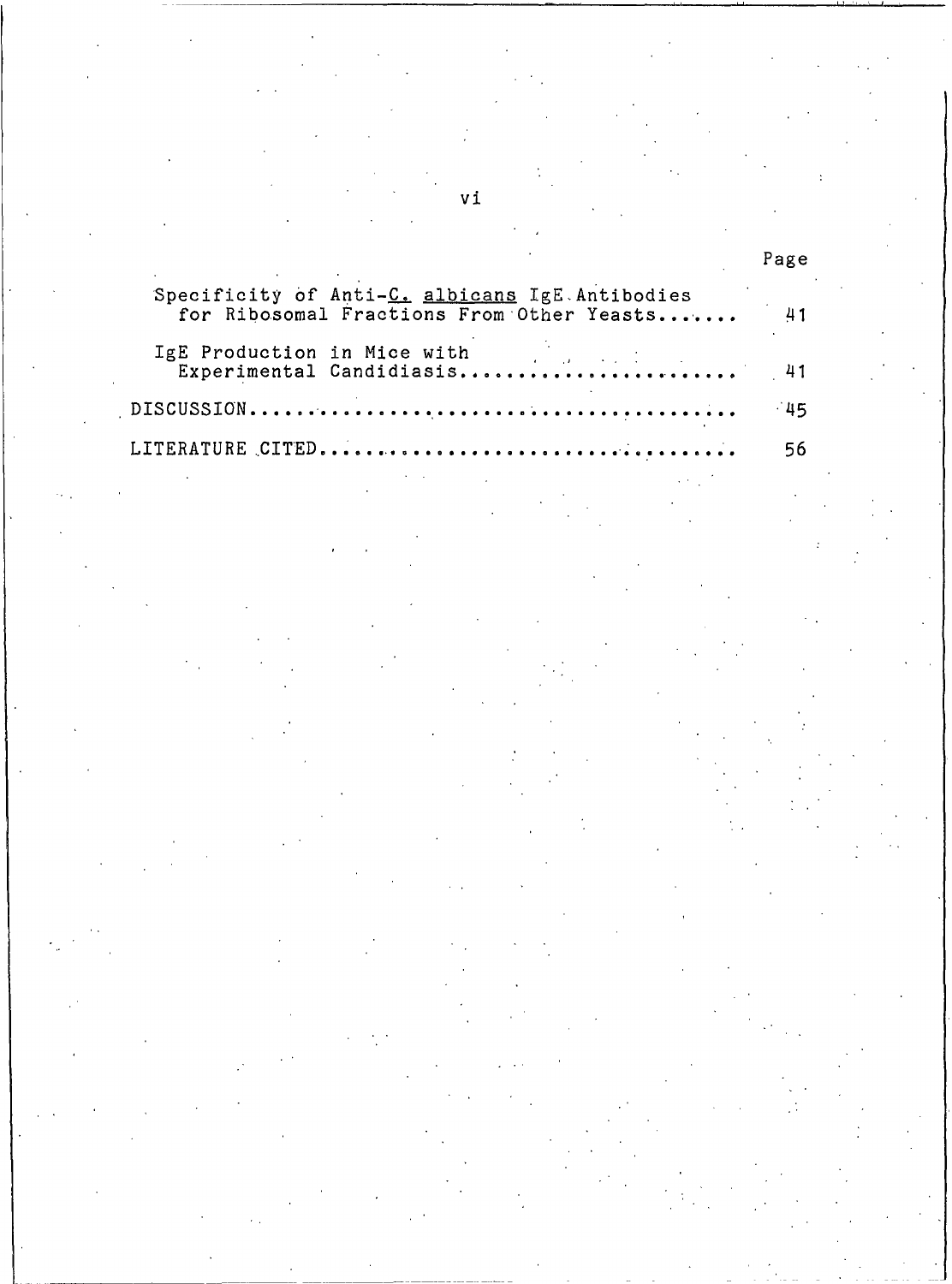# LIST OF TABLES

| Table     |                                                                                                                                                                                    | Page  |
|-----------|------------------------------------------------------------------------------------------------------------------------------------------------------------------------------------|-------|
|           | 1. Attempts to Induce Production of Anti-<br>C. albicans Cell Surface Antibodies in<br>Balb/c Mice                                                                                 | 22    |
| 2.        | Whole Yeast Cell Immunizations for<br>Production of C. albicans Agglutinin<br>Responses in Balb/c Mice                                                                             | $-23$ |
| $3 \cdot$ | Agglutinin Responses of Young and Older<br>Female and Male Balb/c Mice Injected I.P.<br>with HK C. albicans                                                                        | 25    |
|           | 4. Agglutinin Responses of Different Strains<br>of Mice Injected with Ribosomal Fractions<br>from $C_1$ albicans $9938$                                                            | 28    |
| 5.        | Passive Cutaneous Anaphylaxis (PCA)<br>Reactions in Rats Elicited by Immune<br>Sera From Mice Sensitized with<br>C. albicans Ribosomal Fractions                                   | 29    |
| б.        | Effect on PCA and Agglutinin Activity of<br>Immune Serum Following Absorption with<br>Candida Cells                                                                                | 34    |
|           | 7. Effect on PCA and Agglutinin Activity of<br>Immune Serum Following Absorption with<br>Candida Soluble Extract (SE)-Coated<br>Sheep Erythrocytes and SE-Bound<br>Sepharose Beads | 35    |
| 8.        | IgE Responses Elicited in Balb/c Mice by<br>Immunization with Whole Cells of<br>$C_{\bullet}$ albicans                                                                             | 37    |
| 9.        | Inability of Other Yeasts to Induce Anti-<br>C. albicans IgE Responses in Balb/c Mice                                                                                              | 39    |
| 10.       | Ability of Other Candida Species to Induce<br>IgE Responses in Balb/c Mice                                                                                                         | 40    |

# vii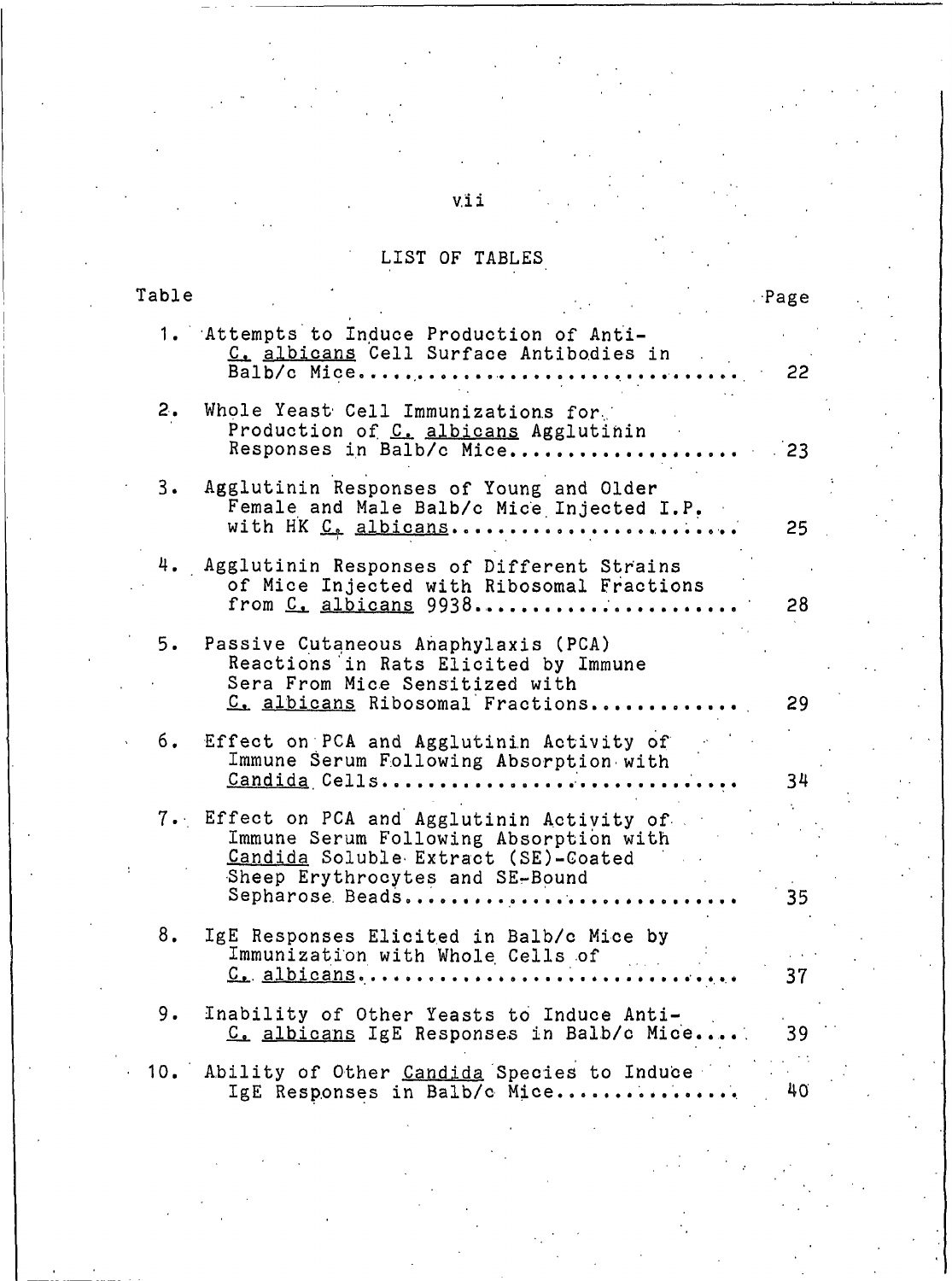# LIST OF FIGURES

 $\mathcal{I}$ 

| Figure |                                                                                                                       | Page |
|--------|-----------------------------------------------------------------------------------------------------------------------|------|
|        | 1. Effect of Goat Anti-Mouse Heavy Chain<br>Isotype Treatment on the Agglutination<br>Titer of Anti-C. albicans Serum | -26. |
|        | 2. Photograph of PCA Reactions on the<br>Reverse Side of a Rat Skin                                                   | 30.  |
| 3.     | Agglutinin and IgE Responses of Balb/c<br>Mice Immunized with C. albicans<br>Ribosomal Fractions 33                   |      |
|        | 4. Cross Reactivity of Anti-C. albicans<br>IgE Antibodies for Ribosomal Fractions<br>Prepared from Other Yeasts       | -42  |
|        | 5. Production of IgE Specific for C. albicans<br>in Mice with Experimental<br>Candidiasis                             | 43   |

# viii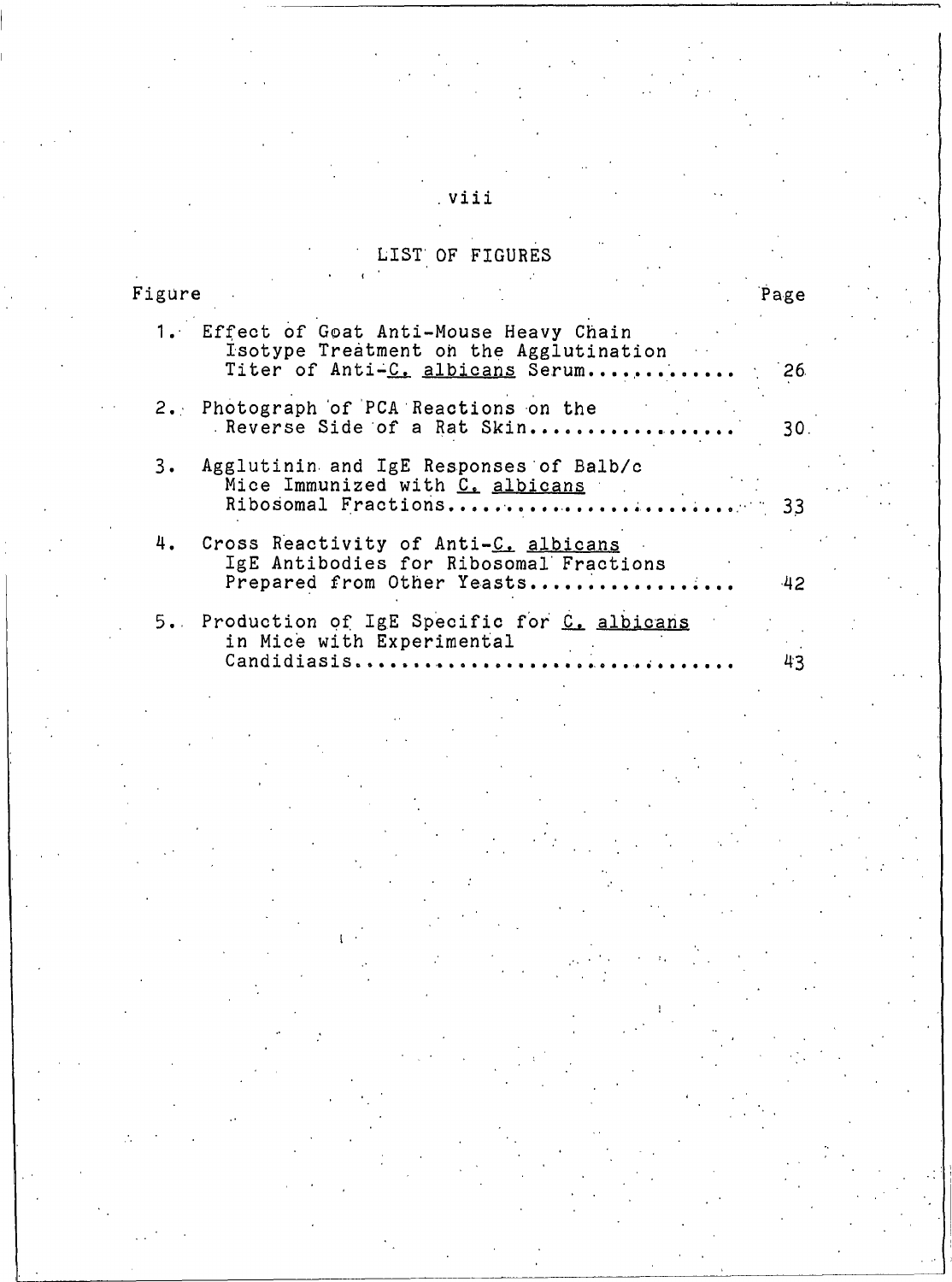#### ABSTRACT

BALB/c mice varied in their ability to make detectable antibody responses to cell surface determinants of Candida albicans depending upon the antigen preparation and the immunization schedule used. IgM was the major class of mouse antibody responsible for yeast cell Various inbred strains of mice injected agglutination. with a ribosomal fraction from C. albicans yeast cells produced low agglutinin (16) and high passive cutaneous anaphylaxis (PCA, 512) titers. Agglutinin activity of the serum may be due to an antibody class other than IgM because absorption of the serum with anti-mouse IgM did not affect the agglutinin activity. Also, the agglutinins appeared to be heat labile. Evidence which indicates IgE is responsible for the PCA reactions includes: (1) immune serum heat-treated at 56°C for 4 h lost its ability to elicit PCA reactions; and (2) loss of PCA activity was achieved by treating the immune serum with anti-mouse IgE. Although absorption of immune serum with C. albicans cells resulted in loss of agglutinin activity and reduction of PCA activity, it appears the IgE and agglutinin responses. are specific for different antigens because: (1) agglutinins were removed from the serum by absorption with sheep erythrocytes coated with a soluble extract (SE) containing cell surface determinants of yeast cells but the PCA titer was not reduced; (2) agglutinins, but not IgE antibodies, were removed from the serum by affinity chromatography using SE-bound Sepharose beads; and (3) PCA reactions could not be provoked by the SE preparation. IgE responses specific for Candida ribosomal antigens also occurred in mice injected intraperitoneally or subcutaneously with yeast cells. Although IgE against C. albicans strain 9938 was specific for ribosomal antigens from C. albicans strain 394 and a strain of C. tropicalis, no cross reactivity was detected against similar antigen preparations from C. krusei and Saccharomyces cerevisiae. IgE responses were also detected in mice with experimental candidiasis.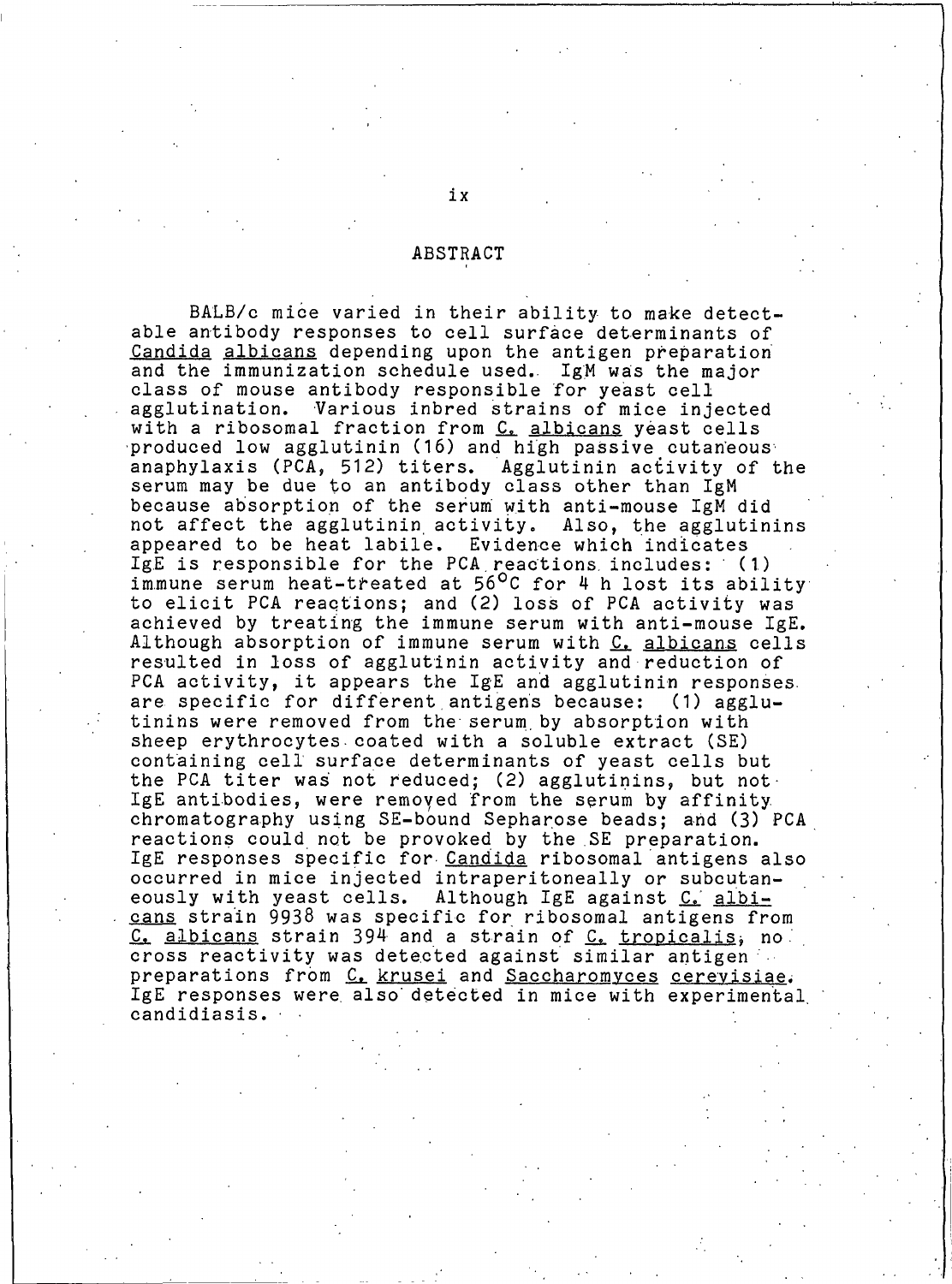#### INTRODUCTION

Candida albicans is a yeast which commonly co-exists with other normal flora organisms on mucous membranes of humans (10,12). C. albicans usually does not cause disease in normal individuals, but under certain conditions of lowered host resistance, the fungus causes disease. These conditions include: (1) extreme youth, especially before establishment of normal flora; (2) physiological changes such as pregnancy, steroid treatment, or endocrine dysfunctions; (3) prolonged administration of antibiotics; (4) general debility of the host due to immunosuppressive treatment, neoplasias, or chronic disease; and (5) iatrogenic factors such as indwelling catheters, peritoneal dialysis, and surgical procedures.

Candida albicans can cause a variety of primary or secondary diseases all of which are termed candidiasis and include dermatomycosis, oral thrush, vaginitis, bronchopneumonia, disease of the alimentary canal, and chronic mucocutaneous candidiasis (CMC). The organism can also invade deep tissues and cause endocarditis, meningitis, or septicemia (51,70).

As a consequence of infection of mucous membranes by C. albicans and of subclinical forms of candidiasis, the majority of individuals are hypersensitive to C. albicans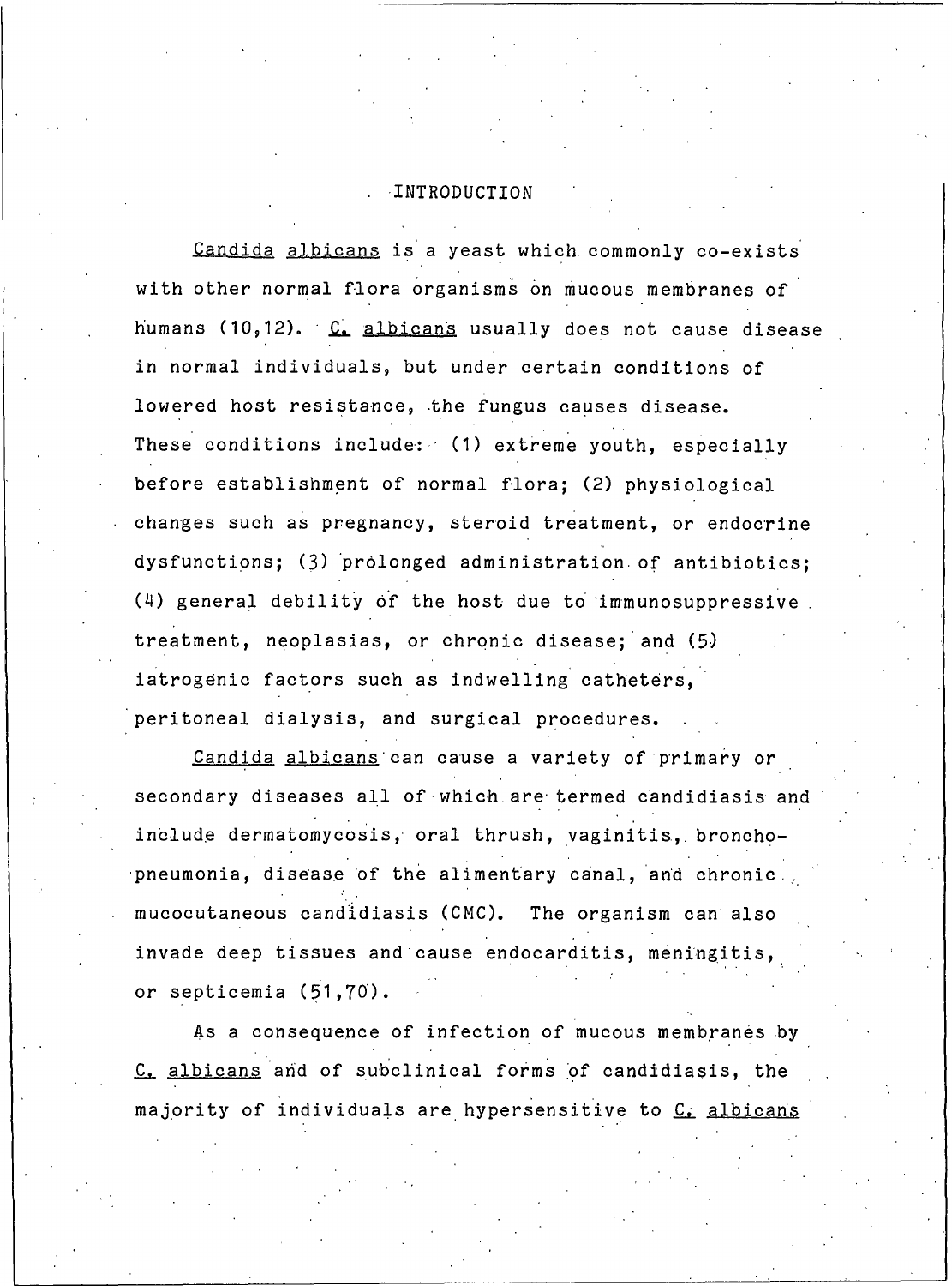antigens, and antibodies specific for the fungus are commonly detectable in their sera (55). In fact, delayedtype hypersensitivity (DTH) reactions to this yeast are commonly used by clinicians to evaluate cell-mediated immune function.

Despite intense research, host resistance mechanisms against C. albicans have not been well defined. Innate barriers, including the skin and normal bacterial flora, are known to impede tissue invasion by the fungus and phagocytic cells, such as neutrophils and macrophages, have been implicated as being important for defense. Congenically-thymic deficient (nude) mice are more resistant than their normal littermates (8) to an acute infection with This increased resistance may be due to C. albicans. enhanced phagocytic activity (8,54, our unpublished data). Lehrer and Cline (30) have shown that neutrophils have candidacidal activity and the myeloperoxidase system present in these cells has been shown to be lethal for Some patients with chronic granulomatous <u>Candida</u> (29,32). disease were found to be very susceptable to systemic candidiasis (31) and these patients also had myeloperoxidase system deficiencies.

Cell-mediated immunity (CMI) has been regarded as the

 $\overline{2}$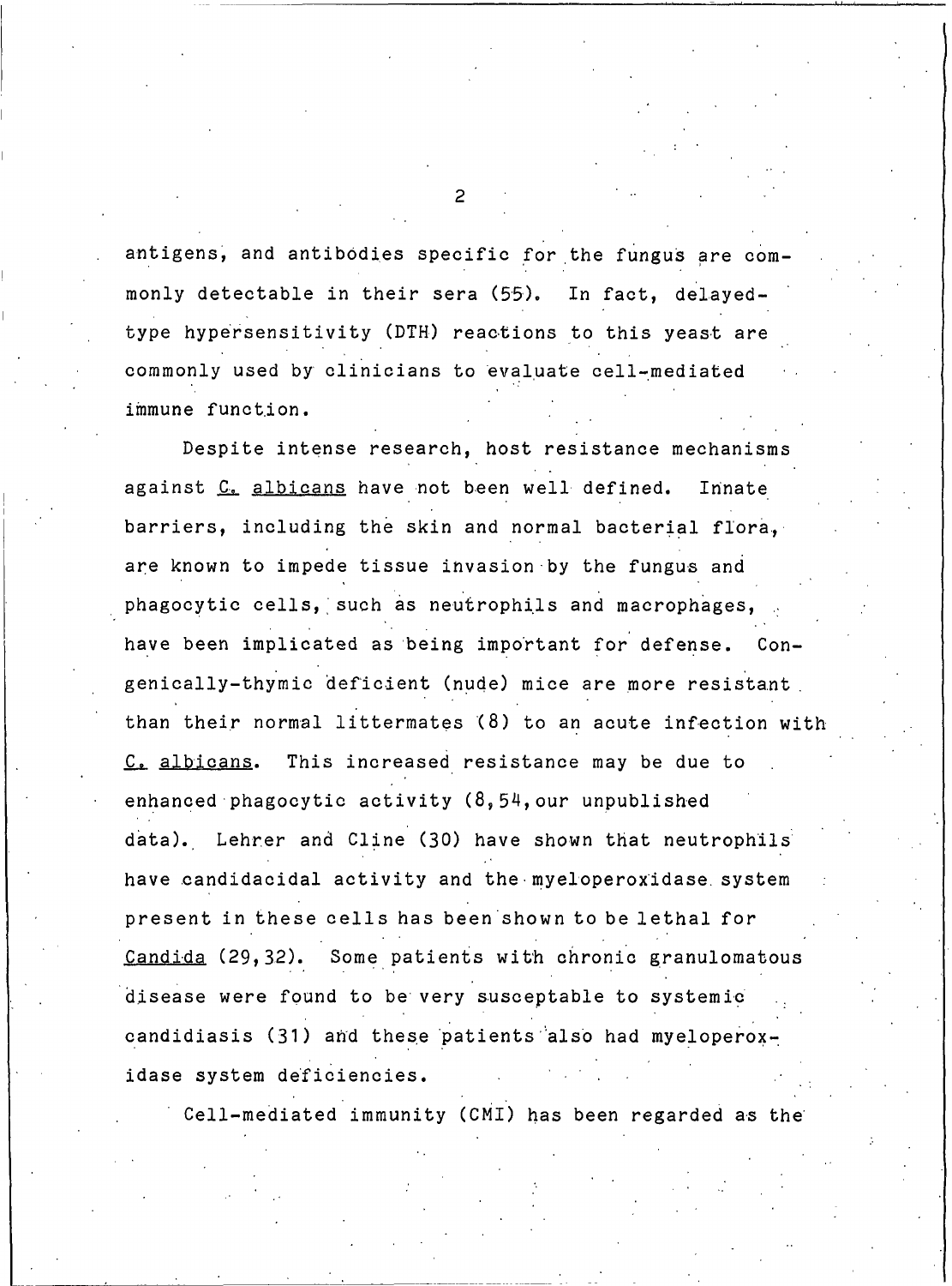most important acquired specific defense against candidiasis. CMC patients usually show a depressed CMI response to C. albicans antigens while humoral immunity often appears intact (26,27). For example, Canales et al. (2) observed that an eleven year old patient with CMC was unreactive to mumps, trichophyton, streptokinasestreptodornase, PPD, coccidioidin, and histoplasmin skin test antigens. This patient also failed to respond to dinitrochlorobenzene sensitization which confirmed the severity of defective CMI. Thymus-dependent immune responses were shown to be important for resistance against experimental cutaneous candidiasis in guinea pigs (62). Mice had increased resistance against an intravenous challenge of C. albicans after intracutaneous inoculations of viable yeast cells (17). This effect correlated with development of a positive DTH and presence of T-lymphocytes (41,22) and it did not occur in thymectomized, irradiated, and bone-marrow reconstituted animals which were vaccinated in the same manner.

Evidence for the importance of CMI in host resistance to candidiasis coincides also with observations made on the role of CMI in other fungal diseases such as coccidioidomycosis, histoplasmosis, cryptococcosis, and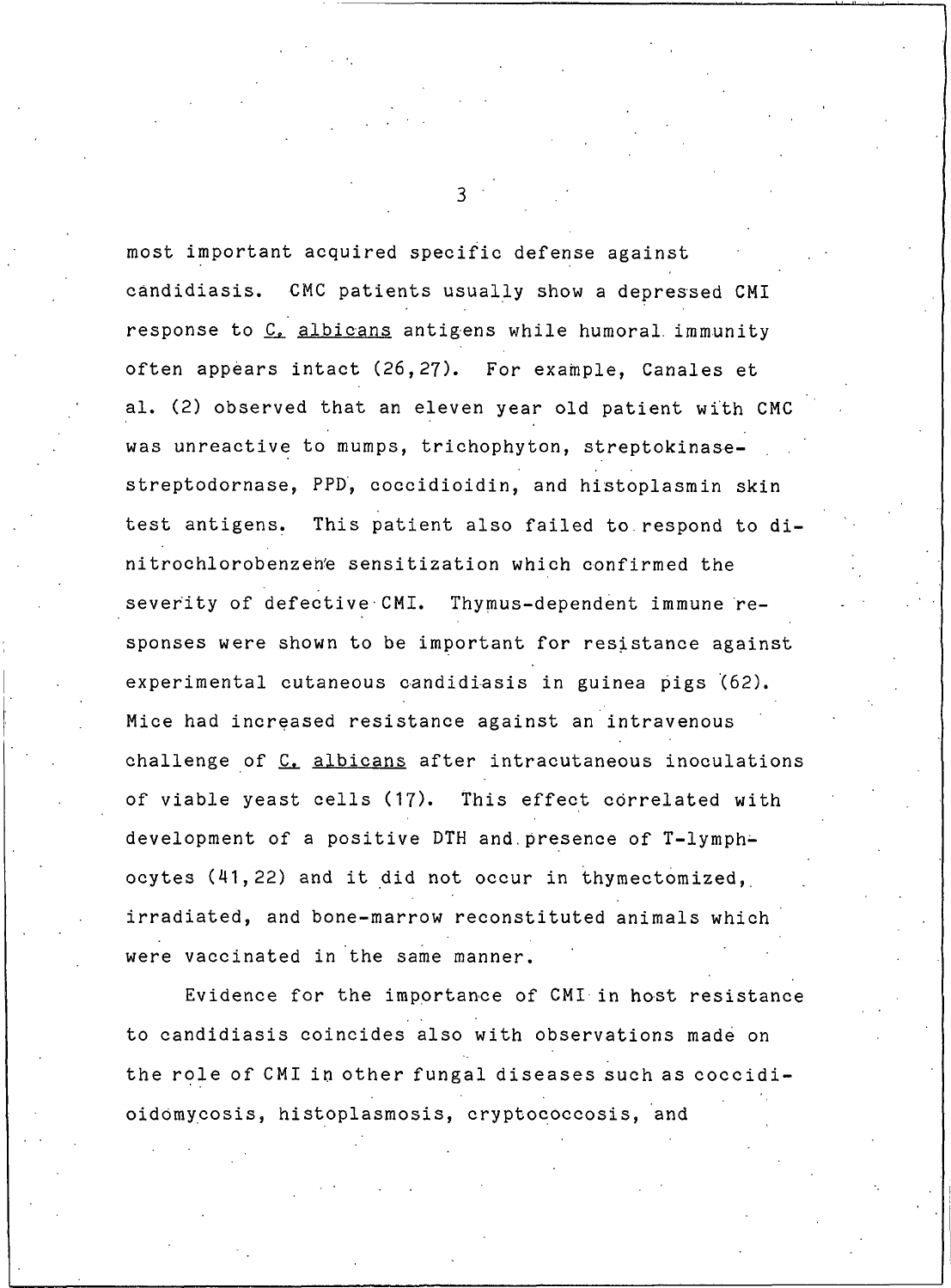dermatophytoses.

Many investigators have demonstrated that coccidioidomycosis is associated with CMI defects (3,44,4,50). During the course of this disease, patients may show depressed DTH reactions to dinitrochlorobenzene while complement-fixing antibody titers become greater (50). In experimental studies on histoplasmosis, protection can be transferred to normal mice via T-cells, but not serum, from mice immunized with ribosomes or live yeast cells of Histoplasma capsulatum (65,66). Diamond (9) showed that guinea pigs had increased resistance to cryptococcosis as compared to infected control animals when the animals were given immune cells from Cryptococcus neoformans-infected guinea pigs. Also, Lim and Murphy (35) reported that splenic-enriched T-cells, but not serum, from C. neoformans-infected mice could transfer immunity to normal mice as indicated by a reduction in number of yeast cells in tissues after viable yeast cell challenge. Other studies have also shown the importance of CMI in cryptococcosis (18,58). Cell-mediated immunity has also been implicated as important for local or partial immunity to dermatophyte infections (69,23,15,25).

In spite of the above indirect observations which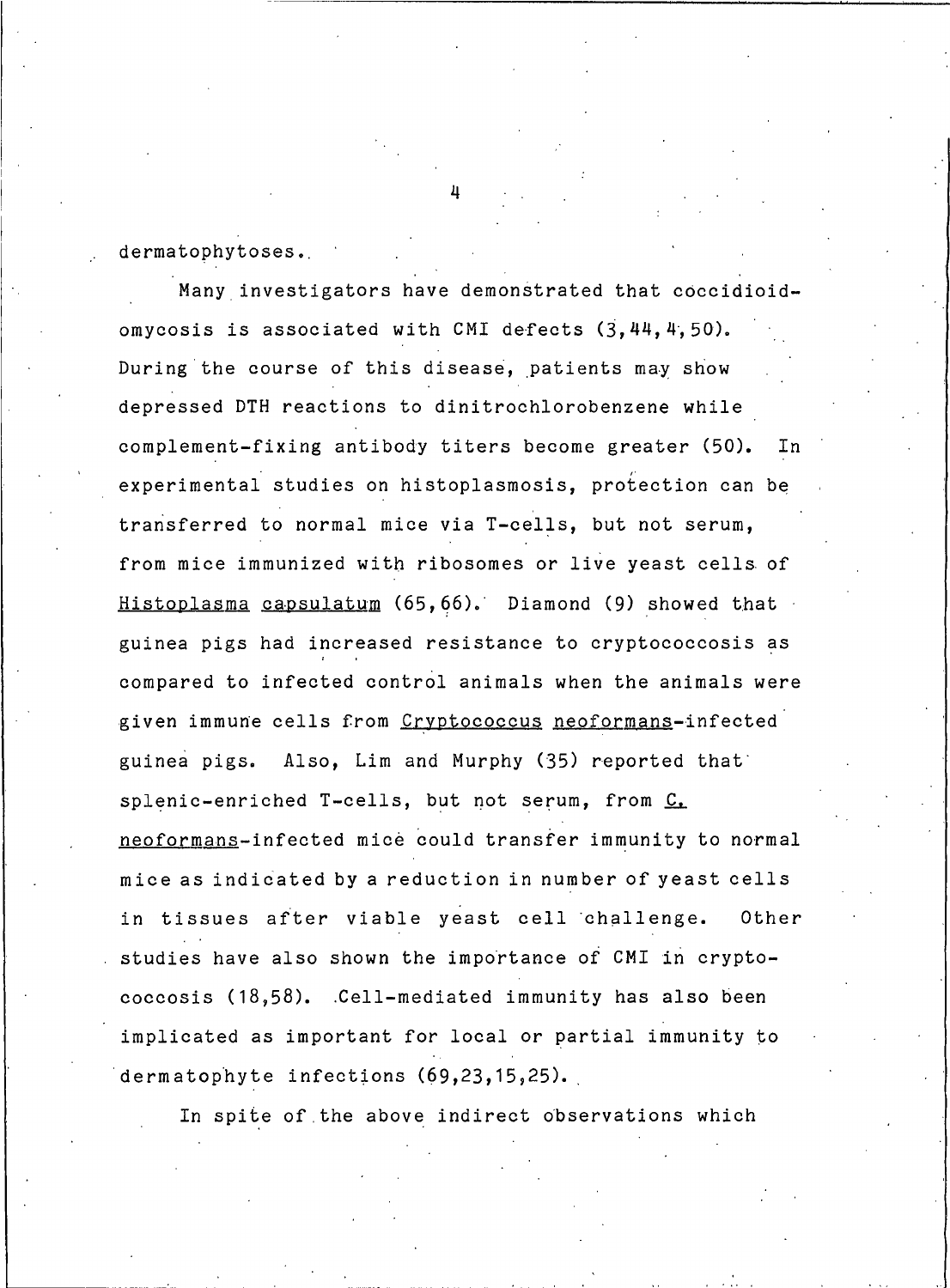imply a correlation between CMI and resistance to candidiasis, other investigators have not found such a correlation  $(46,37,54,17)$ . Pearsall et al.  $(46)$  were unable to show increased resistance in normal mice to C. albicans after adoptive transfer of lymphoid cells from yeast-vaccinated mice. This inability to transfer resistance occurred despite the fact that Candida-specific DTH developed in mice which received the Candida-sensitized lymphoid cells. Marra and Balish (37) showed that cutaneous hypersensitivity responses did not increase or correlate with the progression of disseminated candidiasis in mice. Congenitally thymic-deficient (nude) mice have been shown to be more resistant than normal littermates to acute disseminated candidiasis (8,54) whereas thymus reconstituted nude mice were as susceptable as normal mice (54). Thymectomized and irradiated mice have been shown not to be more susceptable to disseminated candidiasis than normal mice (17).

The role of antibody in resistance to fungal diseases is also a confusing issue. Many regard specific antibody as not important for resistance. The severity of disease in patients with coccidioidomycosis correlates well with a rise in complement-fixing antibody titers (50).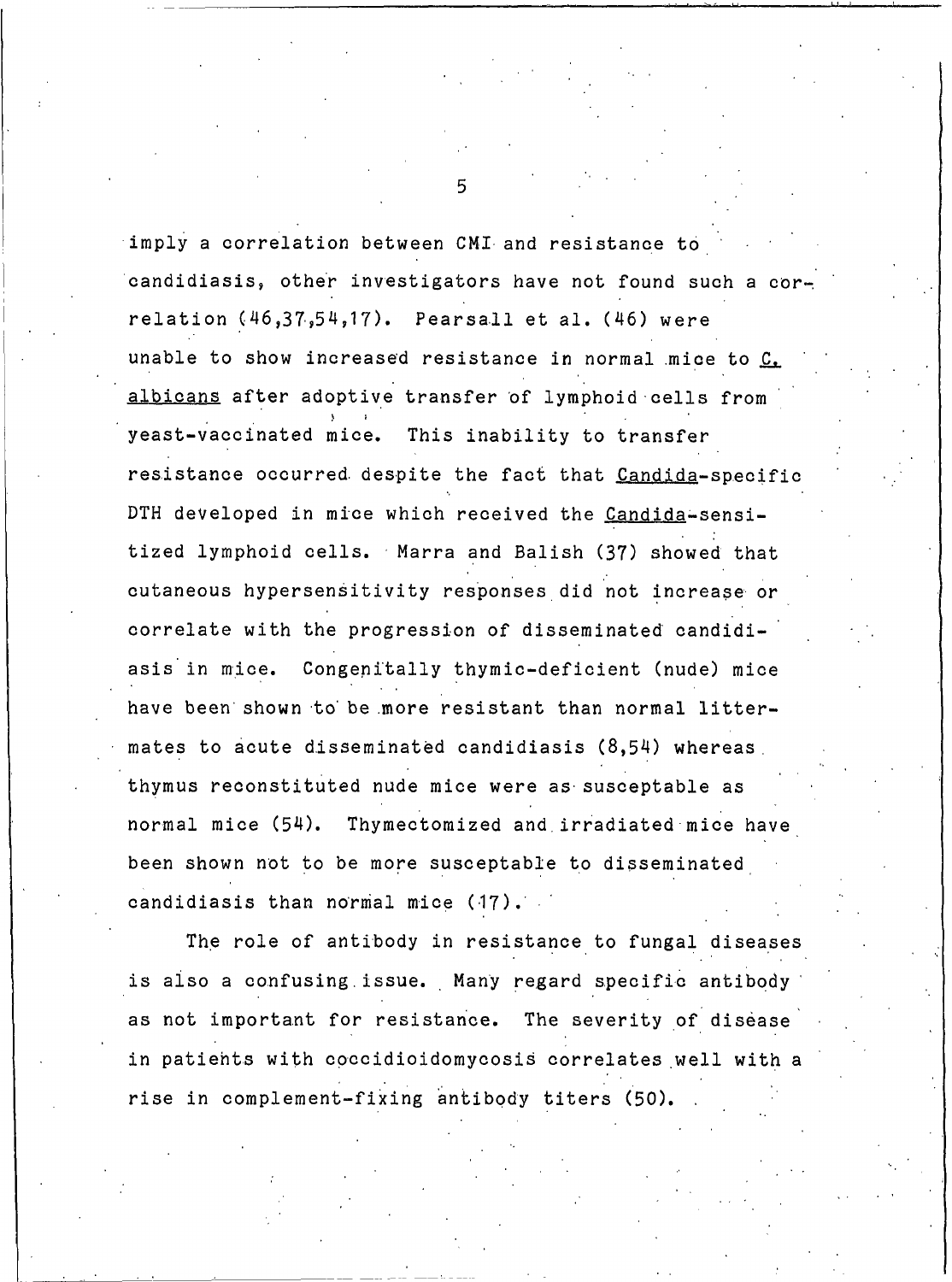Patients with chronic mucocutaneous candidiasis usually show normal humoral immune responses despite anergy of cell-mediated immunity (26,27). Individuals with other forms of candidiasis also usually have normal antibody and defective CMI responses.

Although the above observations would militate against the importance of antibody in resistance to fungal infections, numerous investigators have demonstrated that antibody may play a protective role in experimental candidiasis (43,46,59,33,40,1). Moser and Domer (40) showed that cyclophosphamide (CY) treatment of normal mice before cutaneous infection with C. albicans resulted in increased delayed-type hypersensitivity responses and. decreased antibody responses to cytoplasmic antigens as compared to non-CY treated infected mice. The impaired ability of CY-treated mice to produce antibodies correlated with poor survival of these mice after intravenous challenge. Mice making agglutinin and precipitin responses after subcutaneous injection of ribosomal fractions from C. albicans were more resistant than control mice to chronic and acute infection (59,33). However, it is not possible to determine from these studies if humoral and/or cell-mediated immunity were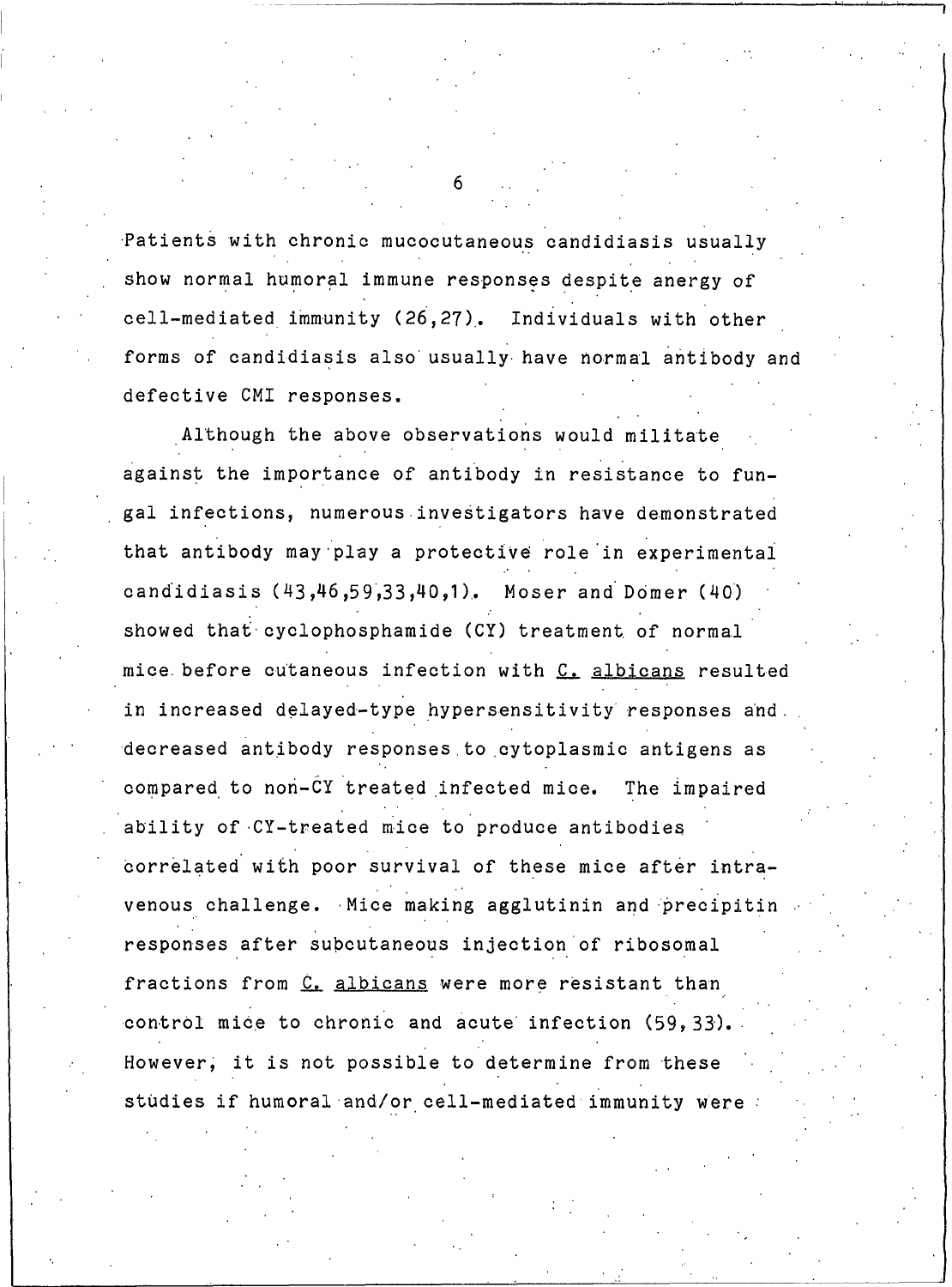responsible for the increased resistance of vaccinated mice. Passive transfer to normal recipients of immune sera from mice vaccinated subcutaneously with sonicated C. albicans cells resulted in increased protection to an intravenous dose of viable cells (43). Intraperitoneal injection into normal animals of immune sera from mice vaccinated in the same manner resulted in increased resistance to intramuscular candidiasis (46).

Obviously, there is conflicting evidence concerning the importance of specific acquired immunity in host defense to candidiasis. Investigators have presented evidence which would argue for the importance of cell-mediated immunity in resistance to infection, but most of the evidence is indirect and not definitive. Other investigators have shown that antibodies may be important for protection. Evidence was also presented which suggests that neither humoral or cell-mediated immunity are important in host defense against candidiasis. Critical evaluation of the literature on the importance of humoral immunity in resistance to experimental candidiasis has led to some important questions. In the passive transfer experiments, did the immune sera actually contain anti-Candida antibodies? In most cases, investigators merely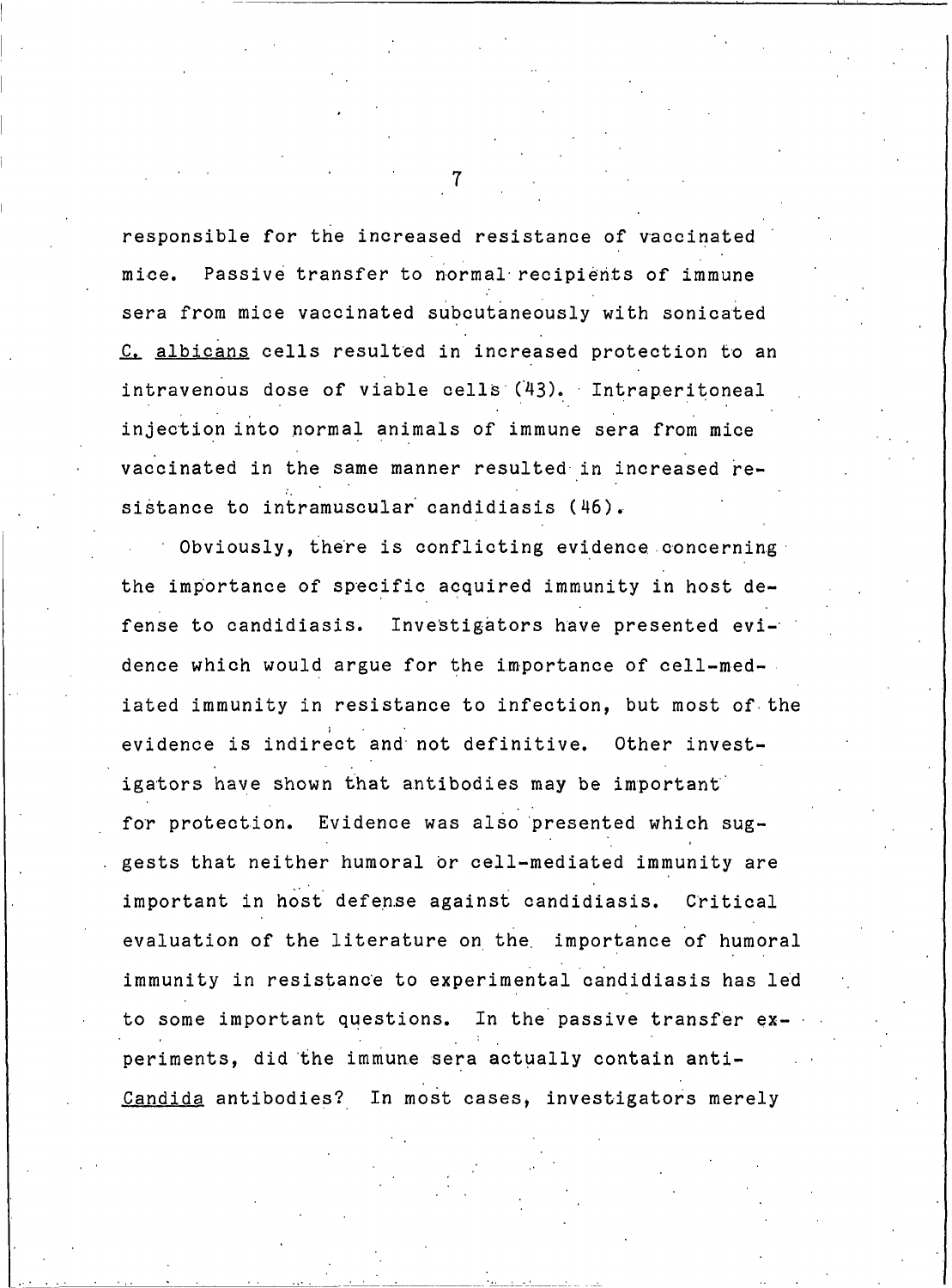collected sera from sensitized animals but did not specify antibody content. If antibodies were present, to which Candida antigens were they specific? Also, what antibody classes are produced in response to Candida antigens? Answers to these questions are essential if one is to correctly assess the role of humoral immunity in experimental candidiasis. It is the purpose of this study to answer some of these questions by characterizing the antibody responses of mice to C. albicans.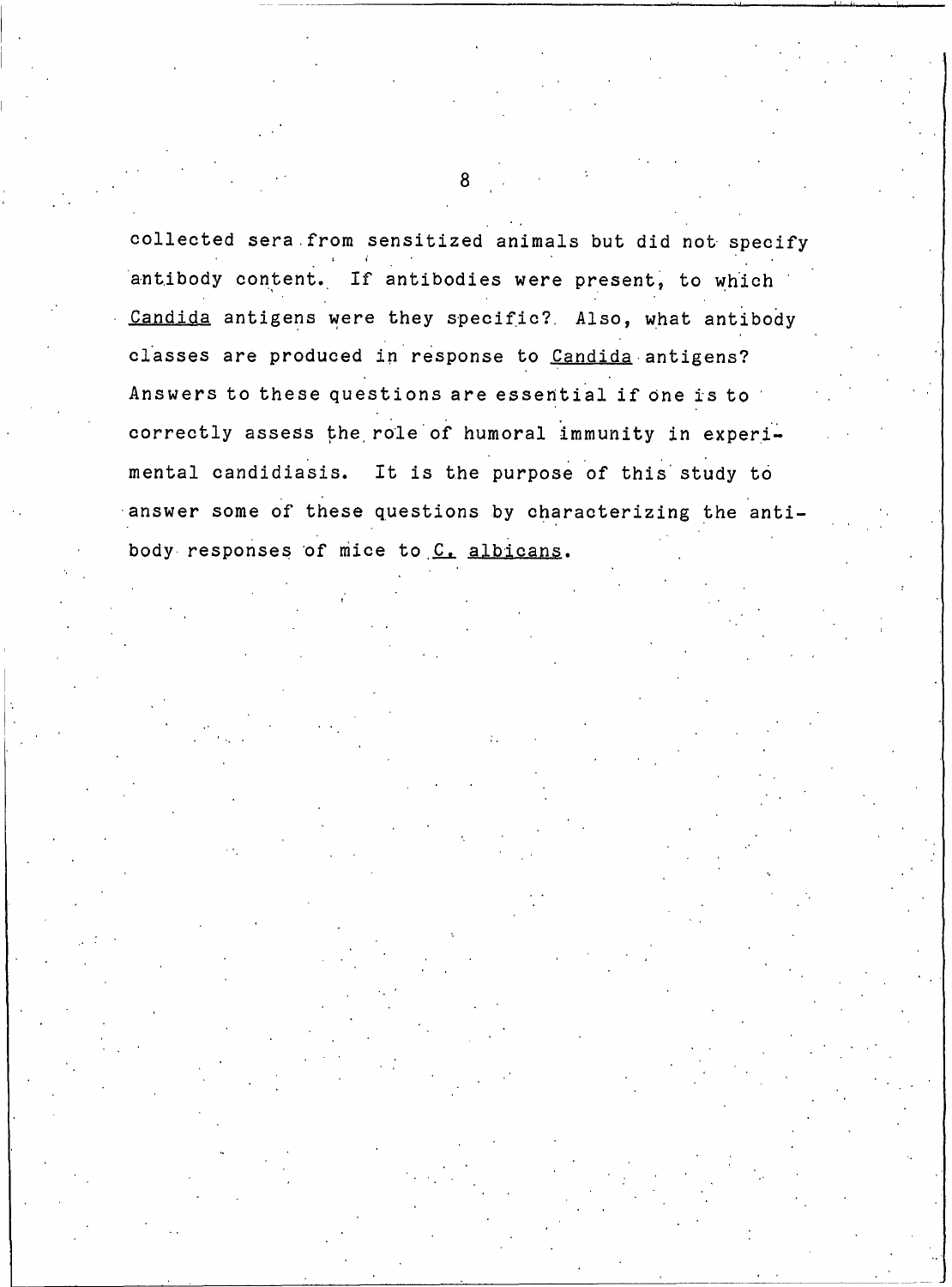# MATERIALS AND METHODS

Organisms and Culture Conditions

Candida albicans strain 9938 was from the Mycology Unit, Tulane Medical School, New Orleans, LA. C. albicans strain 394 was a gift from R. P. Morrison (University of Oklahoma, Norman, OK) and Candida tropicalis, Candida krusei, Cryptococcus neoformans, and Saccharomyces cerevisiae were from the Montana State University mycologic culture collection. Organisms were stored at 4<sup>0</sup> to 6<sup>o</sup>C on either potato flakes or corn meal agar slants.

All yeasts were grown in glucose (2%), yeast extract  $(0.3\%)$ , peptone (1.0%) broth (GYEP) at 37<sup>o</sup>C for 48 h under constant aeration by rotation of flasks at 160 rpm (Gyrotatory Incubator, New Brunswick Scientific, Edison, NJ).

# Experimental Animals

BALB/c, BALB/cBYJ, DBA/1J, CBA/J, and B10.BR mice were obtained from Jackson Laboratories (Bar Harbor, ME). All mice were raised and maintained in our animal care facility in which bedding, cages, and water bottles were sterilized before use and the water was acidified (39). It had been previously determined in our laboratory that fecal specimens from mice were negative for Candida albicans and sera from normal mice do not contain de-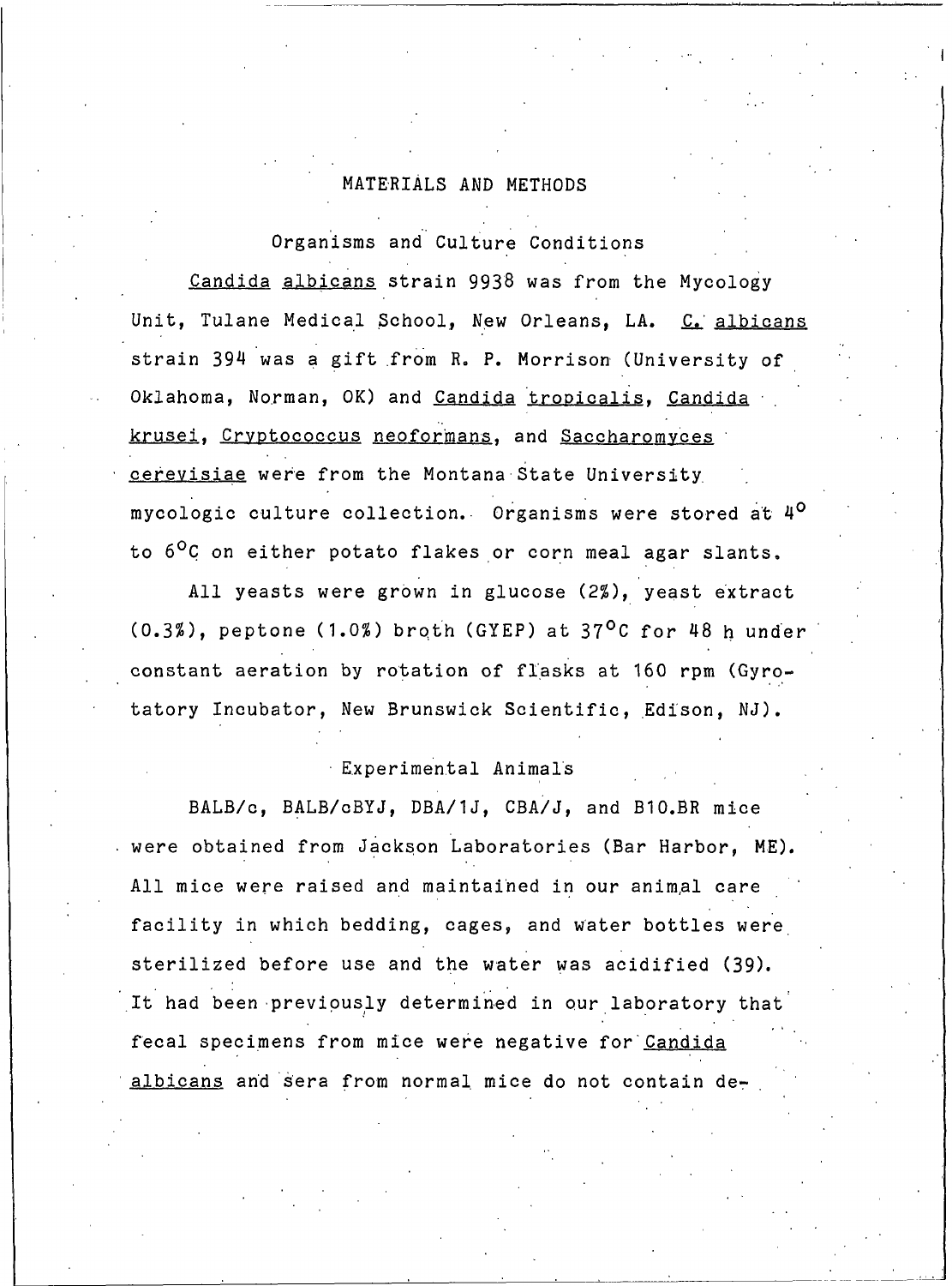# tectable C. albicans agglutinins or precipitins.

# Heat Killing of Yeasts

Broth cultures were centrifuged and the yeast cells were washed three times with 0.15 N NaCl (saline). The washed cells were placed in a 70<sup>0</sup>C water bath for 20 min and killing was confirmed by streaking samples of the heated cells on nutrient agar plates and checking for growth after 24 h at 37<sup>o</sup>C.

# Serum Collection

Mice were bled from either the tail artery or the retroorbital venous plexus and the blood was allowed to clot overnight at  $4^{\circ}$ C before the serum was removed. Sera were used immediately or stored at -20<sup>o</sup>C.

# Slide Agglutination Titer

Sera from immunized animals were diluted 2-fold in saline and 25 ul of each diluted sample were mixed with an equal volume of a heat-killed yeast suspension in saline  $(1 \times 10^8 \text{ cells/m1})$  on a glass slide. The cells and sera were mixed by rotating the slide by hand for 3 min. The presence or absence of agglutinated yeast cells was assessed by microscopic examination at 100x and the agglutination titer was expressed as the reciprocal of the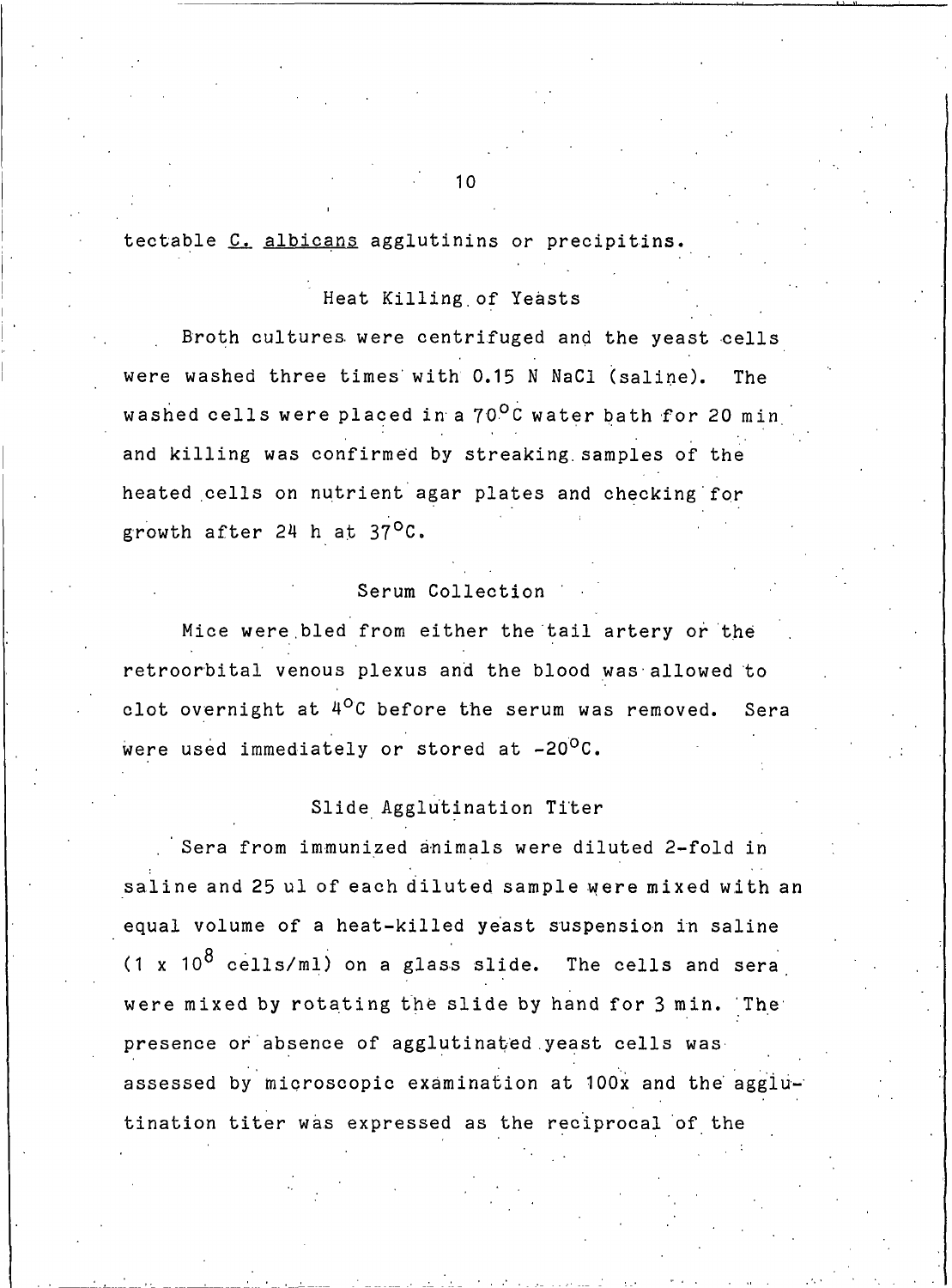highest serum dilution showing positive agglutination. The slide method was chosen over the more conventional tube agglutination method because of the ease and speed of the method and the small amount of serum needed to perform the test. Comparison of the two methods showed that tube agglutination titers were always 4 times higher than slide agglutination titers.

#### Indirect Fluorescent Antibody Assay

Fluorescein isothiocyanate labeled rabbit anti-mouse gammaglobulin was prepared as described by Garvey et al. BALB/c sera were collected by bleeding via the  $(16)$ . retroorbital venous plexus and allowing the pooled blood to clot overnight at 4<sup>o</sup>C. The gammaglobulin fraction of the serum was precipitated by the dropwise addition of one part saturated ammonium sulfate to two parts serum under constant stirring. The precipitate was dialyzed overnight against 0.01 M PBS, pH 7.2, and a 0.5 mg protein per ml stock solution of mouse gammaglobulin in 0.01 M PBS was prepared after determination of the protein concentration by 260-280 nm difference spectrometry. New Zealand white rabbits (Johnson's Bunny Farm, IN) were injected subcutaneously with 1 mg protein (2 ml) emul-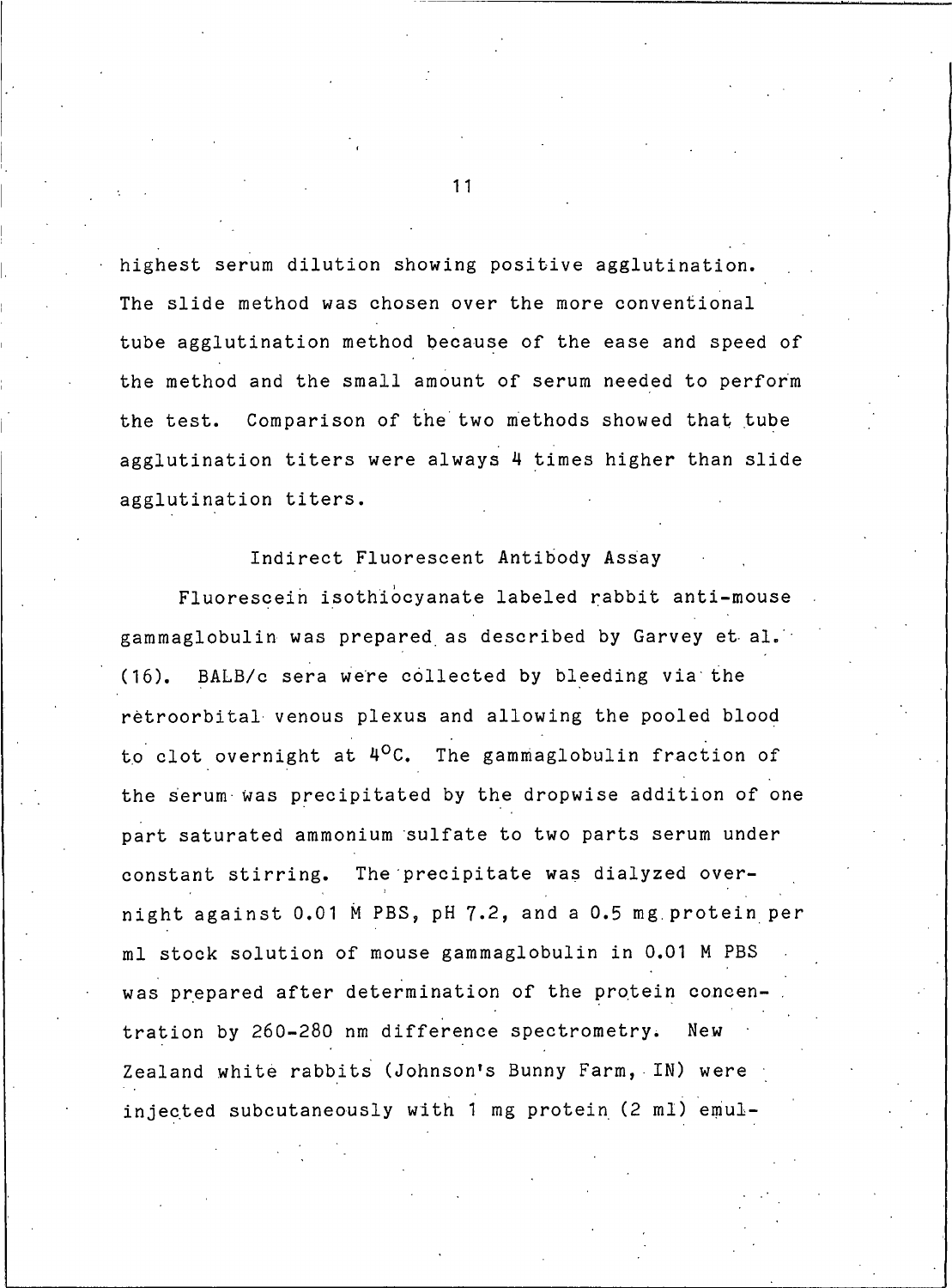sified in 2 ml complete Freund adjuvant (CFA) on days 0 The same animals were injected on days 12 and 19 and  $5.$ with 1 mg protein emulsified in 2 ml incomplete Freund adjuvant (IFA). Sera were collected from rabbits by cardiac puncture on day 26. The gammaglobulin fraction from the rabbit serum was obtained by ammonium sulfate fractionation and dialyzed overnight against 0.01 M PBS, A 2.5 ml sample of a 2% rabbit gammaglobulin pH 7.2. solution in 0.01 M PBS was added to 0.5 mg of fluorescein isothiocyanate (FITC, Sigma Chemical Co., St. Louis, MO). and the mixture was stirred overnight at 4<sup>o</sup>C. The FITCgammaglobulin mixture was dialyzed against 0.0175 M phosphate buffer, pH 6.3, and uncoupled FITC was removed by anion exchange chromatography as previously described  $(16)$ .

To perform the indirect immunofluorescent antibody assay (IFA), C, albicans yeast cells were bound to the bottom of Falcon 96 well MicroTest II tissue culture plates (Becton Dickinson Co., Oxnard, CA) by allowing the yeast cells to germinate in the wells for 1 h in the presence of tissue culture medium (TC 199, Microbiological Associates, Walkerville, MD) at 37<sup>o</sup>C. We previously determined that germinated cells avidly stick to plastic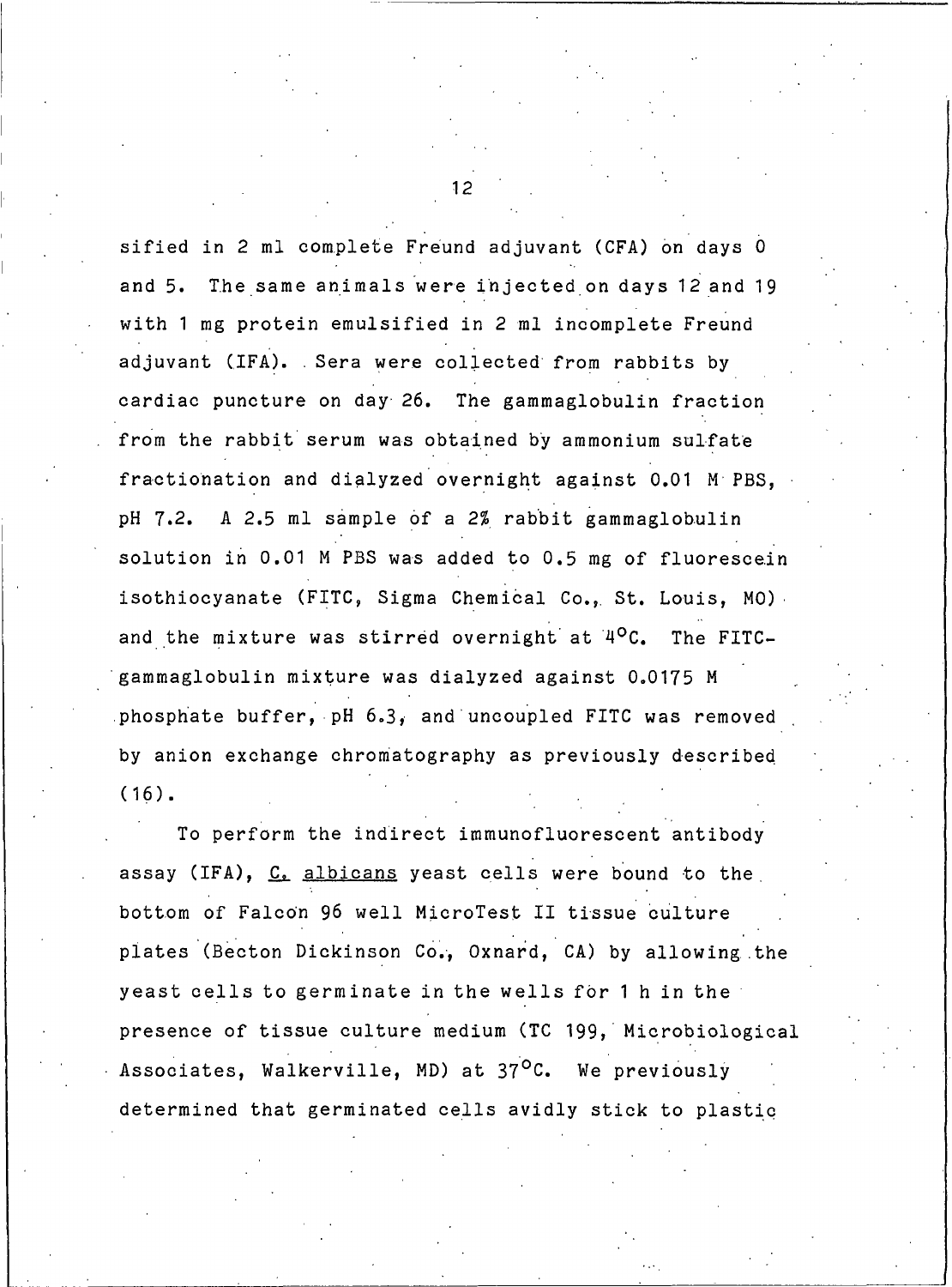whereas yeast cells do not. One-tenth milliliter samples of mouse immune sera to be tested for the presence of yeast cell surface specific antibodies were added to each well and the plate was incubated at room temperature for  $-30$  min. After washing each well three times with saline, 25 ul of FITC labeled rabbit anti-mouse gammaglobulin were added to each well and the plate was incubated at room temperature for 20 min. The plate was washed three times with saline and observed under a light microscope equipped with illumination to detect FITC fluorescence.

# Sonicated Yeast Cell Preparation

Sonicated yeast cells were prepared by the method of Mourad and Friedman (42). C. albicans strain 9938 was grown in GYEP for 48 h, washed three times, and suspended in saline to a concentration of 1 x  $10^8$  cells/ml. The cells were homogenized in a Braun homogenizer (Bronwell Scientific Co., Rochester, NY) with acid cleaned and sterilized glass beads 0.45 to 0.50 mm in diameter (Glasperlen, Bronwell Scientific Co.) for 3 to 5 min. The homogenate was defined as the sonicated cell suspension.

Cell Wall Fraction Preparation C. albicans 9938 cell wall fractions were prepared

 $13<sup>1</sup>$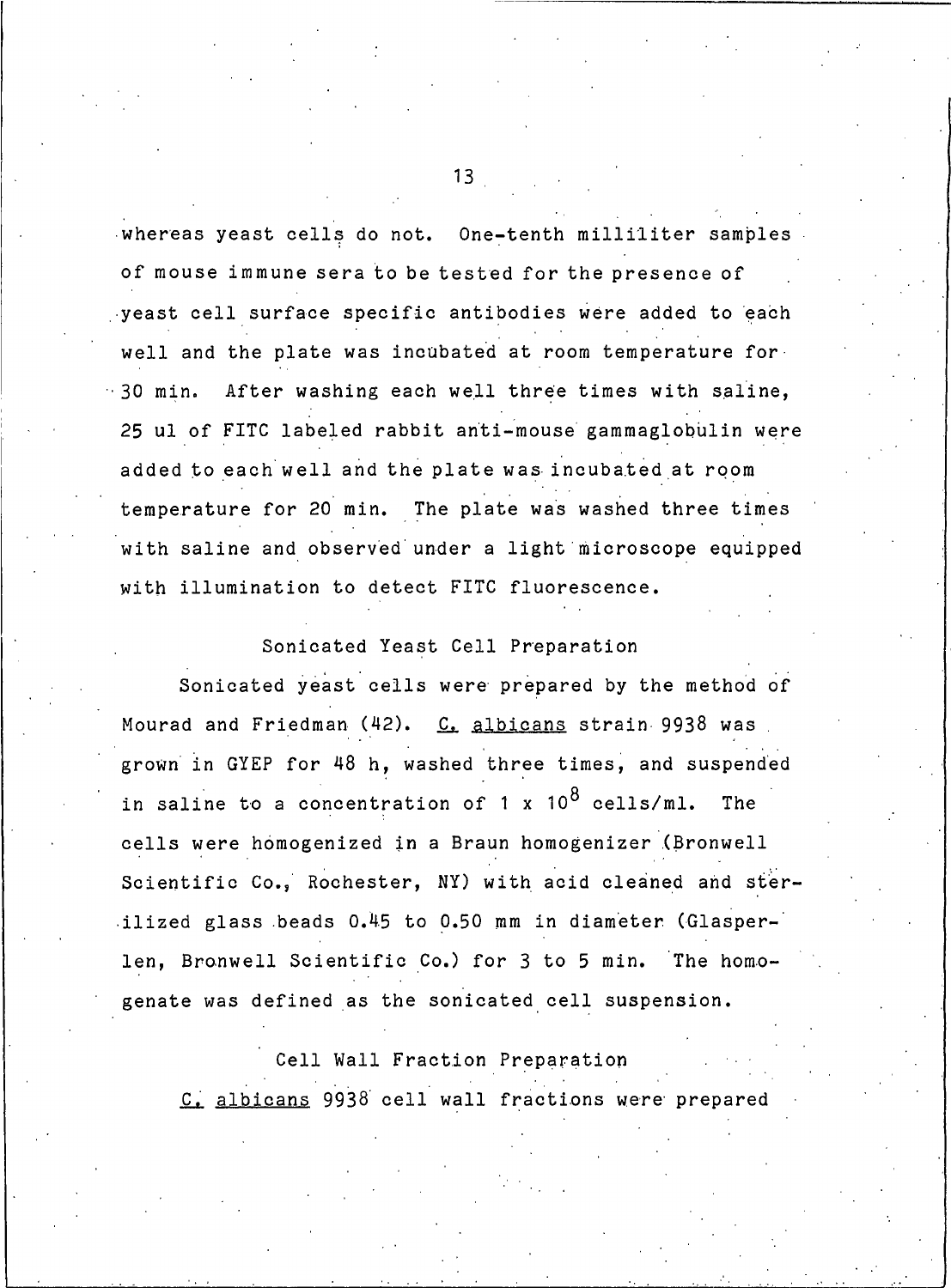by the method described by Cutler et al. (7). Washed yeast cells were suspended in saline (20% aqueous suspension) and broken in a Sorval Ribi press at 35,000 psi. Ninety percent cell breakage was accomplished with this method. The broken cells were centrifuged at 800 x g for 30 min, the supernatent fluid was discarded, and the pellet washed three times with saline and lyophilized.

 $14$ 

C. albicans Soluble Extract Preparation

A water soluble antigen was extracted from C. albicans by a hot phenol procedure previously described (68) and is referred to as soluble extract (SE). Yeast cells were suspended in distilled water to make a 20% (vol/vol) cell suspension and both the cells and a 90% phenol solution in water were brought to 65<sup>o</sup>C in a water bath. Equal volumes of the phenol and the suspension were mixed by swirling at 65°C for 30 min, cooled in an ice bath, and centrifuged at 180 x g for 45 min at 4<sup>o</sup>C. The aqueous phase was removed and replaced with an equal volume of heated (65<sup>o</sup>C) distilled water and the extraction procedure was repeated. The aqueous phase from both extractions were combined, dialyzed against distilled water for two days, and lyophilized.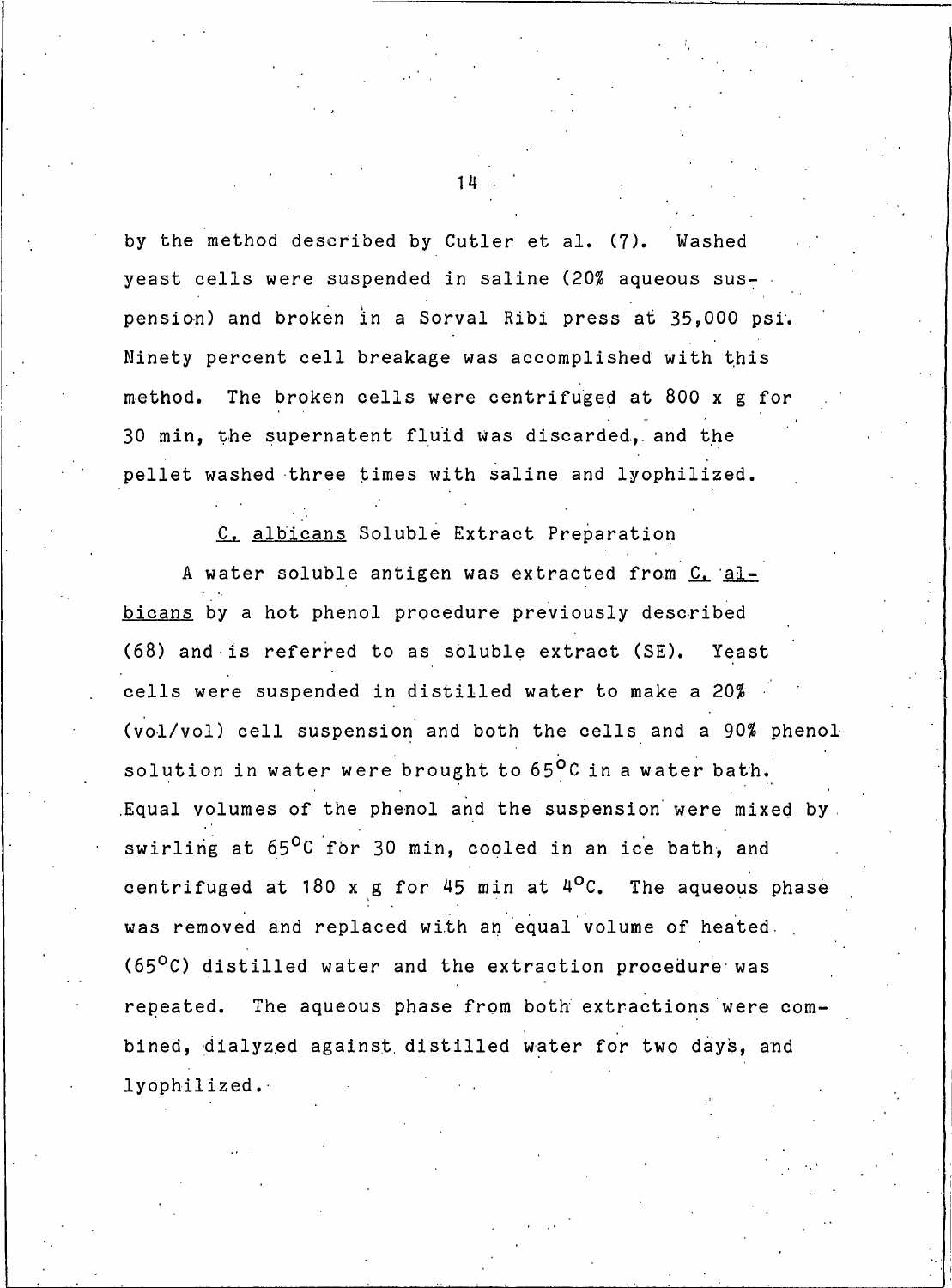### Ribosomal Fraction Preparation and Animal Injection

Ribosomal fractions were prepared from yeasts by a modification of the procedures of Rubin (56) and Levy et al. (59). Yeast cells were grown in GYEP at 37<sup>o</sup>C for 48 h. The cells were harvested by centrifugation at 4<sup>o</sup>C (500 x g), washed three times with cold tris (hydroxymethyl) aminomethane-hydrochloride 0.01 M buffer containing 0.1 M NaCl and 0.03 M MgCl, pH 7.4 (TSMB), and resuspended in cold TSMB (75% aqueous suspension). The cell suspension was passed through a Sorval Ribi press two times at 35,000 psi. The broken cells were centrifuged at 26,000 x g for 20 min at 4<sup>o</sup>C and the supernatent fluid was removed and centrifuged through 4 ml of 5% ammonium sulfate and 15% sucrose in TSMB at 105,000 x g for 6 h at 4<sup>0</sup> in a Beckman model L-2 Ultracentrifuge and SW 27 rotor (Beckman Instruments Inc., Irvine, CA). The pellet, defined as the crude ribosomal fraction, was resuspended in 0.01 M phosphate buffered saline (PBS), pH 7.4, and the protein concentration determined by 260-280 nm absorbancy in a spectro-The crude ribosomal fraction was diluted to a photometer. concentration of 1 mg protein/ml in 0.1 M PBS and stored at  $-70^{\circ}$ C.

Mice were injected subcutaneously behind the head

 $-15$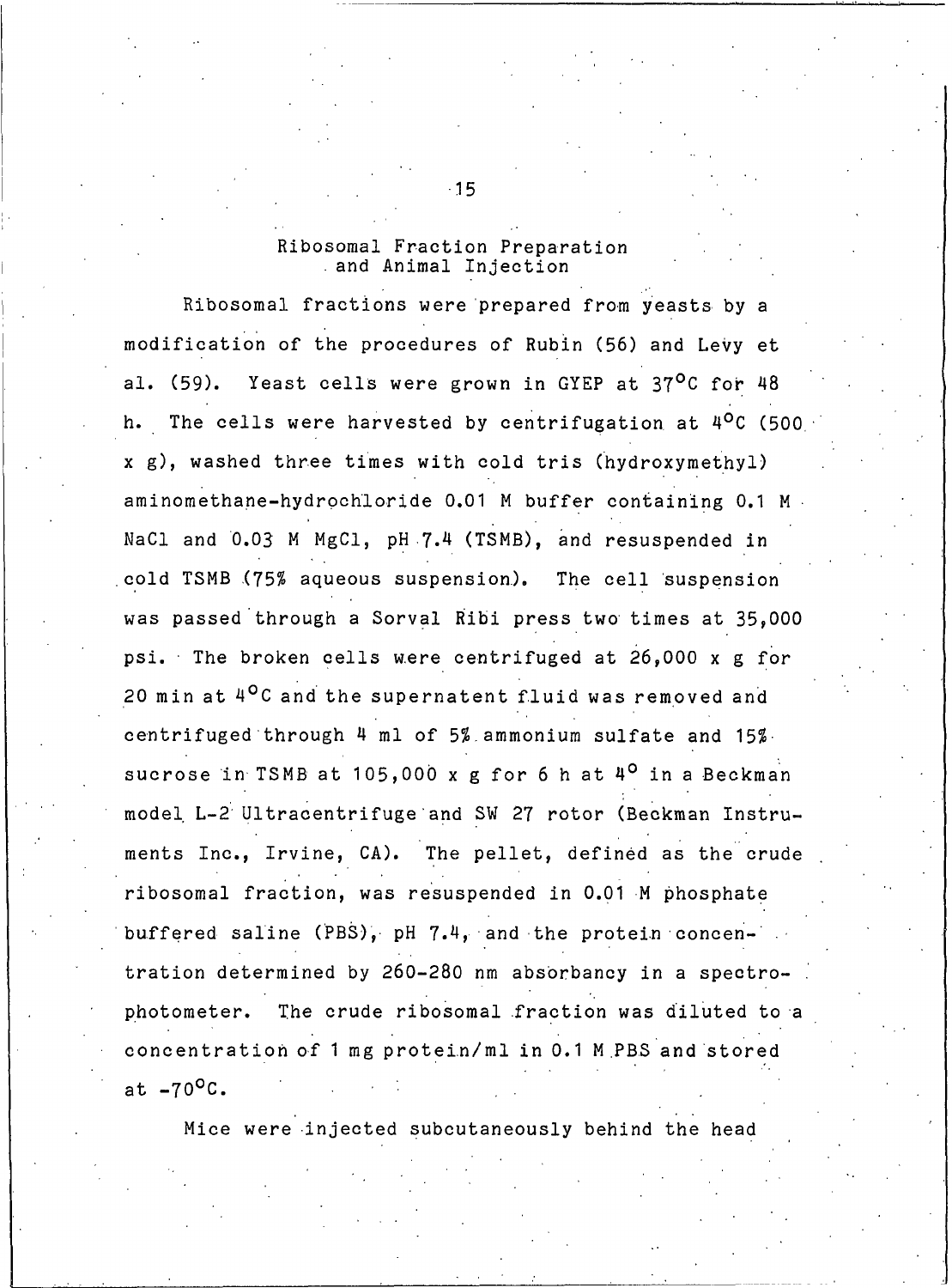with 100 ug ribosomal fraction protein emulsified in 1 ml complete Freund adjuvant (CFA) on day 0. The animals received booster injections on days 16 and 36 with 100 ug protein emulsified in incomplete Freund adjuvant (IFA) and sera were collected on day 57.

#### Treatment of Mouse Immune Sera with Anti-Mouse Isotypes

Attempts were made to remove mouse antibodies specific for C. albicans 9938 antigens by treating the immune sera with various anti-mouse heavy chain isotypes. One hundred microliters of immune serum were added to 100 ul of either goat anti-mouse IgG<sub>1</sub>, IgG<sub>2</sub>, IgM, IgA (Meloy, Springfield, VA) or IgE (Miles Laboratories, Elkhart, IN) in a 1.5 ml Eppendorf centrifuge tube (VWR, Seattle, WA). The mixture was incubated at 4<sup>o</sup>C overnight, centrifuged at high speed (Eppendorf centrifuge, Brinkman Instruments, Westbury, NY) for 5 min to pellet the precipitate, and the absorbed supernatent serum was removed.

### Absorption of Mouse Immune Sera with C. albicans

Heat killed C. albicans cells were centrifuged to obtain a 0.1 ml wet pellet volume. The cells were suspended in 0.3 ml of mouse immune serum, incubated at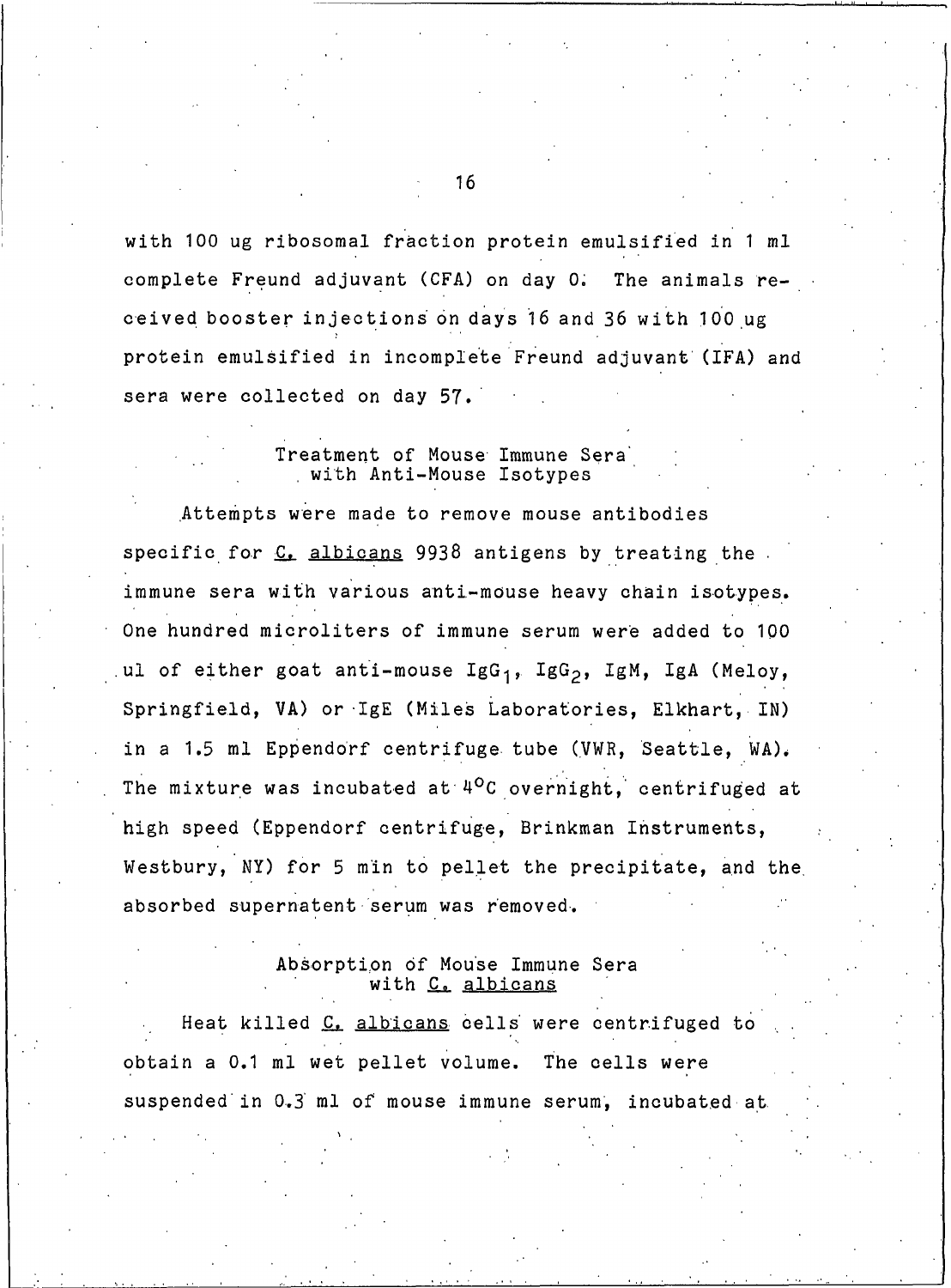room temperature for 10 min, and centrifuged at 500 x g for 5 min. The absorbed serum was removed (0.3 ml) and re-absorbed with another 0.1 ml pellet of heat killed cells. The suspension was centrifuged at 500 x g for 5 min and the twice absorbed serum was collected.

#### Coating of Sheep Erythrocytes with SE and Serum Absorption

Six milliliters of a stock sheep erythrocyte suspension (Colorado Serum Co., Denver, CO) were pelleted by centrifugation at 250 x g for 5 min. The cells were washed three times with saline and centrifuged at 250 x g for 5 min to obtain a 0.5 ml packed volume of cells. The pellet was suspended in 1.0 ml of SE (1 mg/ml) and 1.0 ml of a 0.1% chromium chloride solution. The mixture was incubated at room temperature for 15 min, the cells were washed three times, and a final 10% (vol/vol) SRBC suspension was made in saline. To absorb immune sera, 0.5 ml of the 10% SRBC-SE suspension was added to a 1.5 ml plastic Eppendorf centrifuge tube, centrifuged in an Eppendorf centrifuge for 2 min and the supernatent fluid Two hundred fifty microliters of immune serum removed. were added to the tube, the cells suspended, and the mixture incubated for 10 min at 4<sup>0</sup>C. The cells were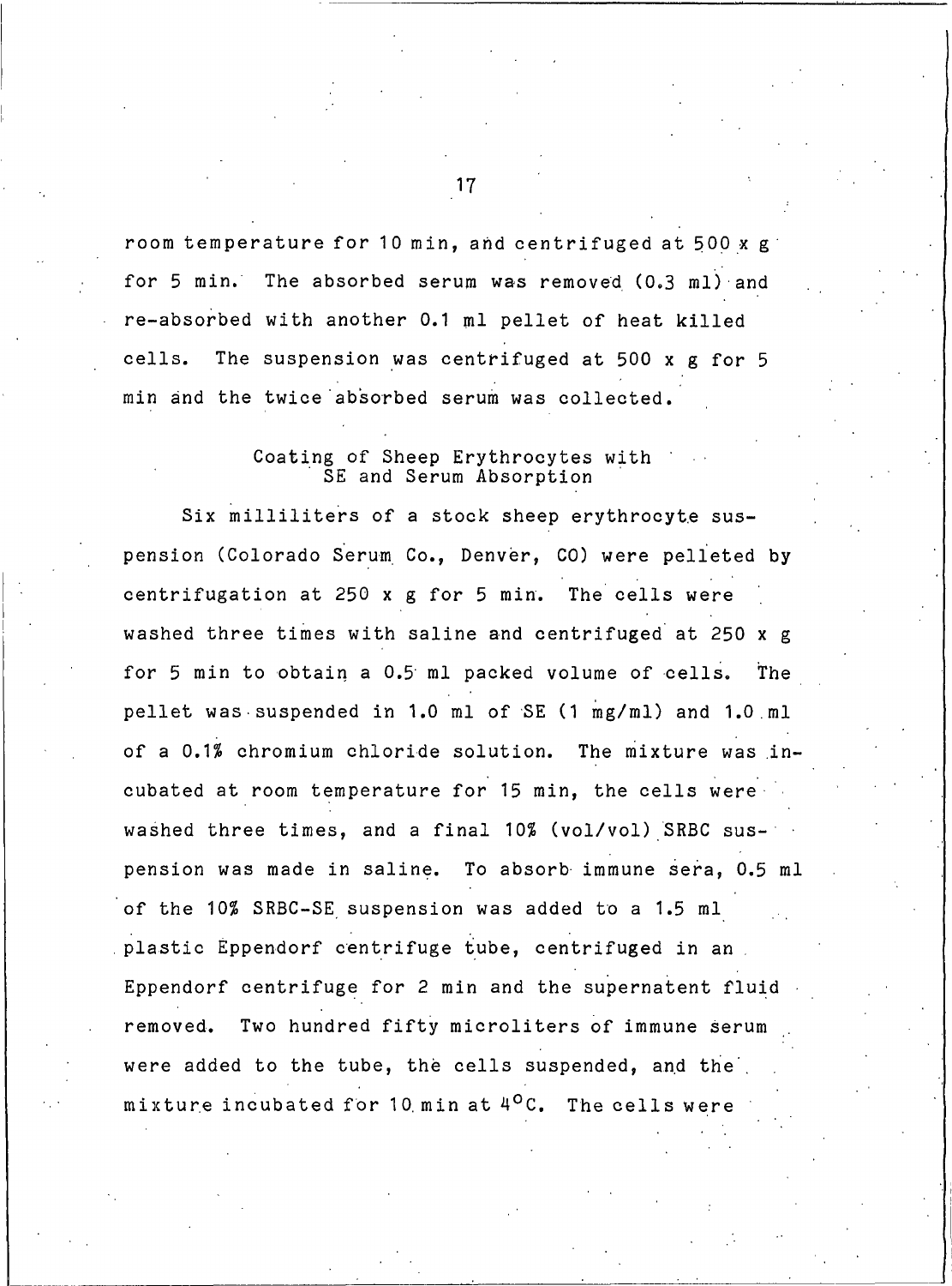pelleted by centrifugation and the supernatent serum was. removed and reabsorbed with a fresh pellet of SRBC-SE. The twice absorbed serum was tested for yeast cell agglutination and PCA activity. As a control, immune serum was absorbed with sheep erythrocytes treated as above but without SE.

# Affinity Chromatography

An affinity chromatography column was prepared by coupling C. albicans soluble extract antigens (SE) to Sepharose beads as described by Poor and Cutler (48). Sepharose 6B (Pharmacia Fine Chemicals, Piscataway, NJ) was washed five times with distilled water and centrifuged at 50 x g for 5 min. A 5.0 ml packed volume of beads was suspended with 5.0 ml of 0.5 M bicarbonate buffer (pH 11) plus 0.5 ml divinyl sulfone (Aldrich Chemical Co., Milwaukee, WI). The suspension was incubated for 70 min at 37<sup>o</sup>C under constant mixing by rotating at 150 rpm (incubator shaker), followed by washing in distilled water. A 4 ml packed volume of activated beads was added to 2 ml of a SE solution (15 mg SE per ml in 0.5 M bicarbonite buffer, pH 10) and incubated overnight at 22-24<sup>0</sup>C. The SE-coupled beads were collected by centrifugation, washed in distilled water,

 $18 -$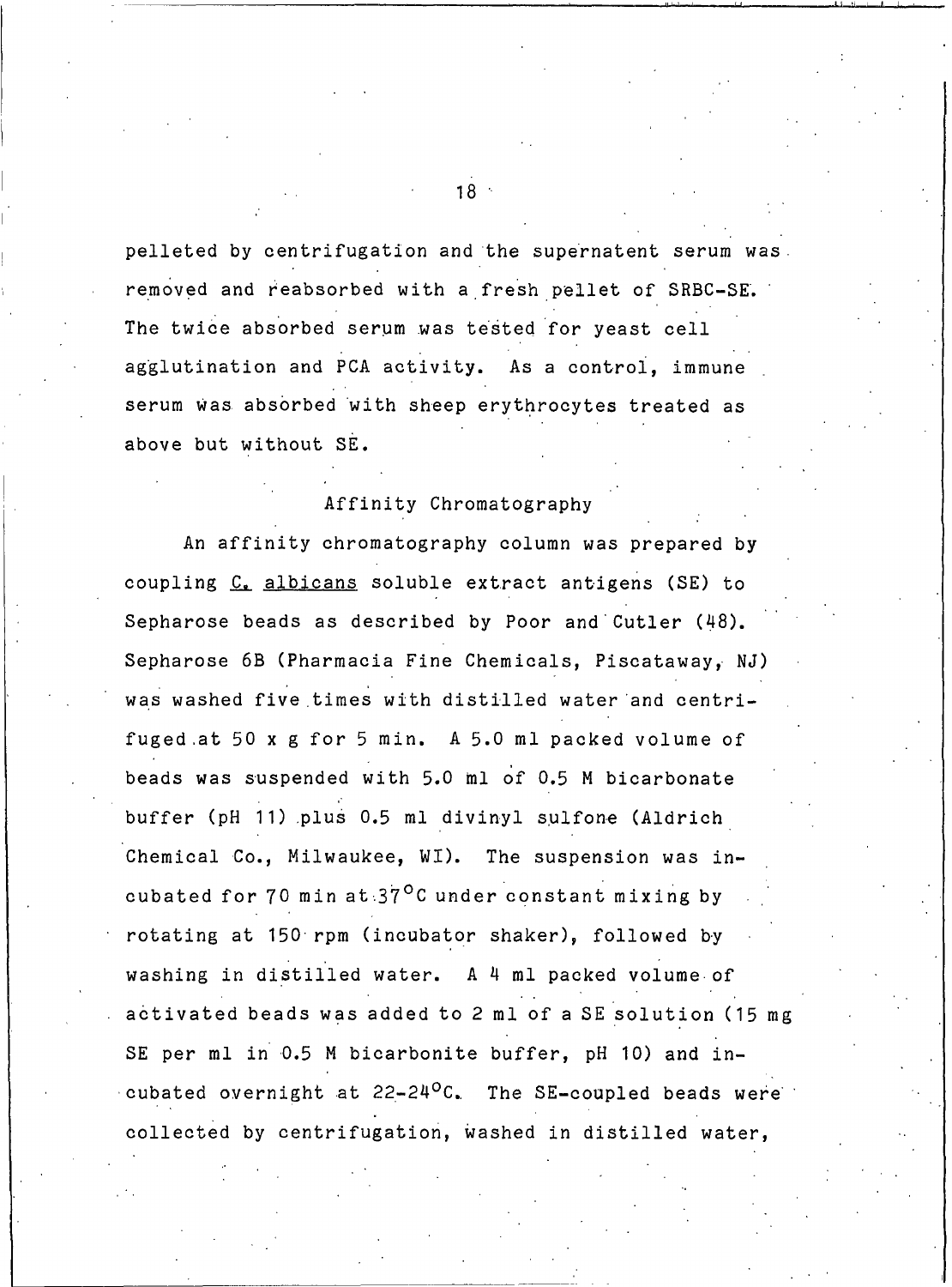suspended in 5 ml of 0.5 M bicarbonate buffer (pH 8.5) plus 0.1 ml beta-mercaptoethanol (J.T. Baker Chem. Co., Phillipsburg, NJ) and incubated at  $22-24^{\circ}$ C for 2 h. **The** beads were washed in distilled water and packed into a 1.0 ml plastic syringe (Becton, Dickonson and Co., Rutherford, NJ). After the column was equilibrated with 0.01 M PBS  $(pH 7.2)$  at  $22-24^{\circ}$ C, 0.5 ml of mouse immune serum was applied to the top of the column and eluted with 1.0 ml of 0.01 M PBS, pH 7.2. The collected eluate was washed through the same column again. The twice-eluted serum was concentrated to 0.5 ml by negative pressure dialysis at 4<sup>o</sup>C. As a control, immune serum was passed through a column of Sepharose 6B beads treated as above but without SE (negative control). Concentrated sera were tested for yeast cell agglutination and PCA activity.

Passive Cutaneous Anaphylaxis (PCA)

A modified method of Ovary (45) was used. Two hundred gram Sprague Dawley outbred albino female rats (Holtzman, Madison, WI and Taconic Farms, Germantown, NY) were anesthetized by an intraperitoneal injection of 3.6% chloral hydrate in saline (0.1 ml per 10 grams body weight) and hair removed from the back of the animals with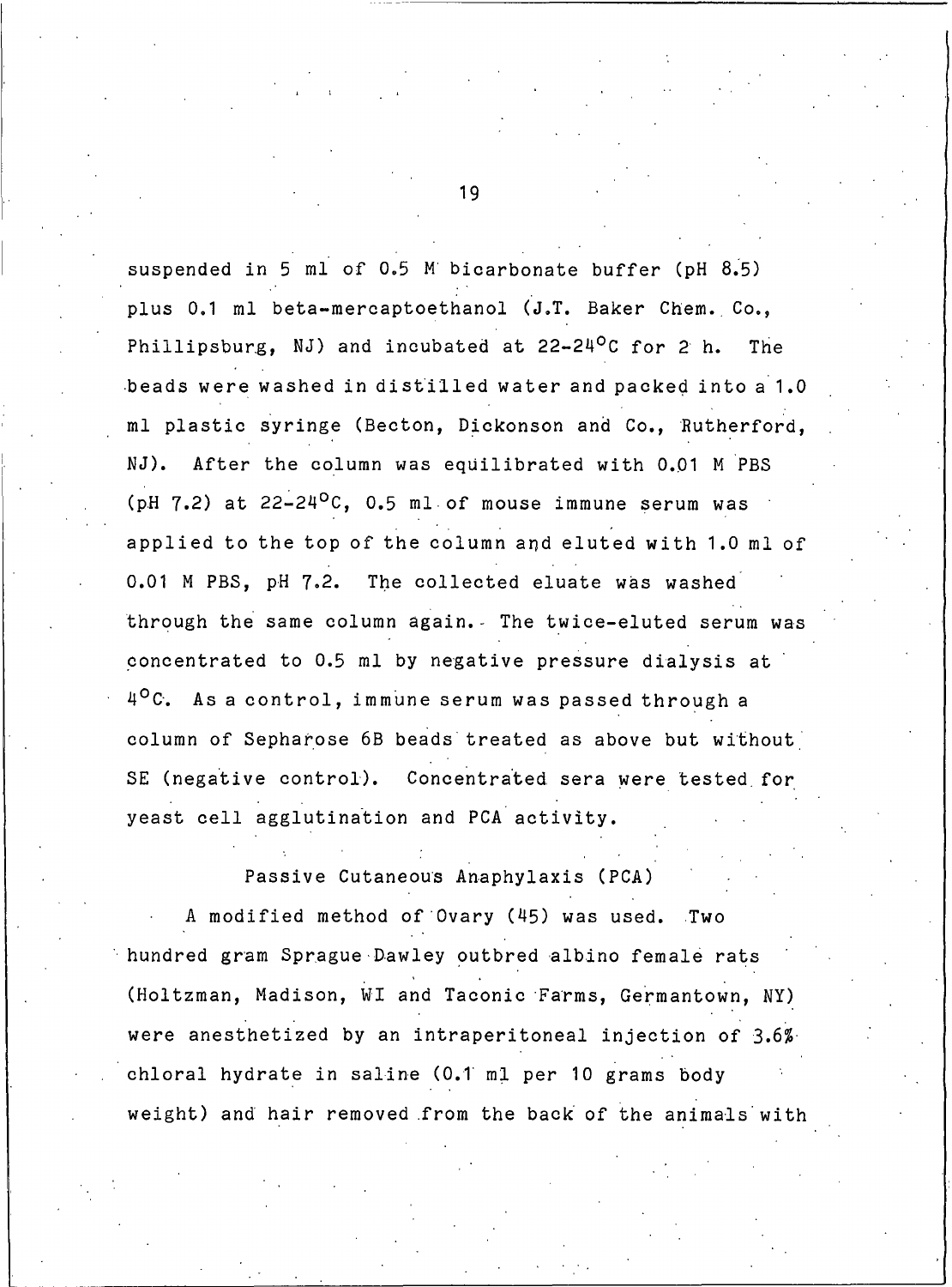electric clippers. One-tenth milliliter of each two-fold serial dilution of serum was injected intradermally into the backs of the animals with a 27 gauge needle (Luer-Lok, Becton Dickonson, Rutherford, NJ). The rats were again anesthetized with chloral hydrate 48 h later and injected intravenously (tail vein) with 2 ml of an antigen preparation containing 1 mg protein of ribosomal fraction (1 ml) mixed with 1 ml of 2% Evans blue (Allied Chemical, Morristown, NJ). The PCA reactions were allowed to develop for 30 min, the animals were sacrificed and the skin reflected for observation of results. The PCA titer was expressed as the reciprocal of the highest dilution of serum which induced a discrete blue area greater than or equal to a 4 mm diameter.

 $20^{\circ}$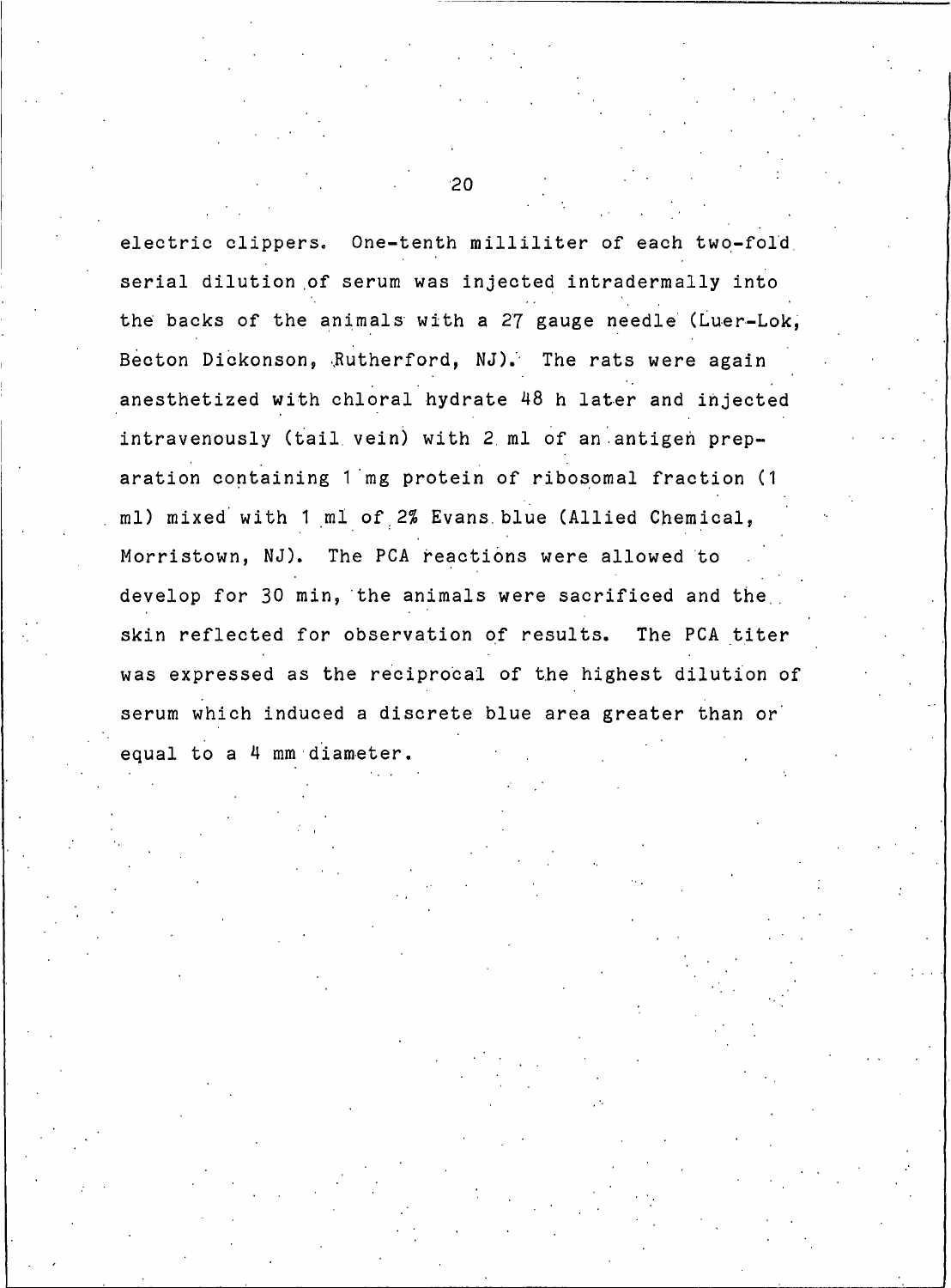**RESULTS** 

Induction of Agglutinin Responses in Mice BALB/c mice were injected intravenously (i.v.) intraperitoneally (i.p.), subcutaneously (s.c.), intramuscularly (i.m.), or intradermally (i.d.) with a variety of C. albicans strain antigens, including viable yeast cells, heat-killed cells, sonicated cells, and yeast cell wall fractions (Table 1). Sera collected on the days. indicated and tested for the presence of antibodies by slide agglutination and indirect immunofluorescence were negative for antibodies specific for the cell wall of C. albicans. Injection protocols were finally developed, however, which did lead to induction of mouse antibodies specific for Candida cell surface determinants (Table 2). By 28 days following the first injection, all routes of inoculation resulted in the production of Candida agglutinins by at least 25% of the mice in each group.

> Agglutinin Responses of Young and Older Female and Male BALB/c Mice

Because different groups of mice appeared to vary in their ability to make agglutinin responses when injected i.p. with heat killed (HK) C. albicans (Table 2), it was thought that the age and/or sex of the mice may affect the immune response to the fungus. BALB/c mice of different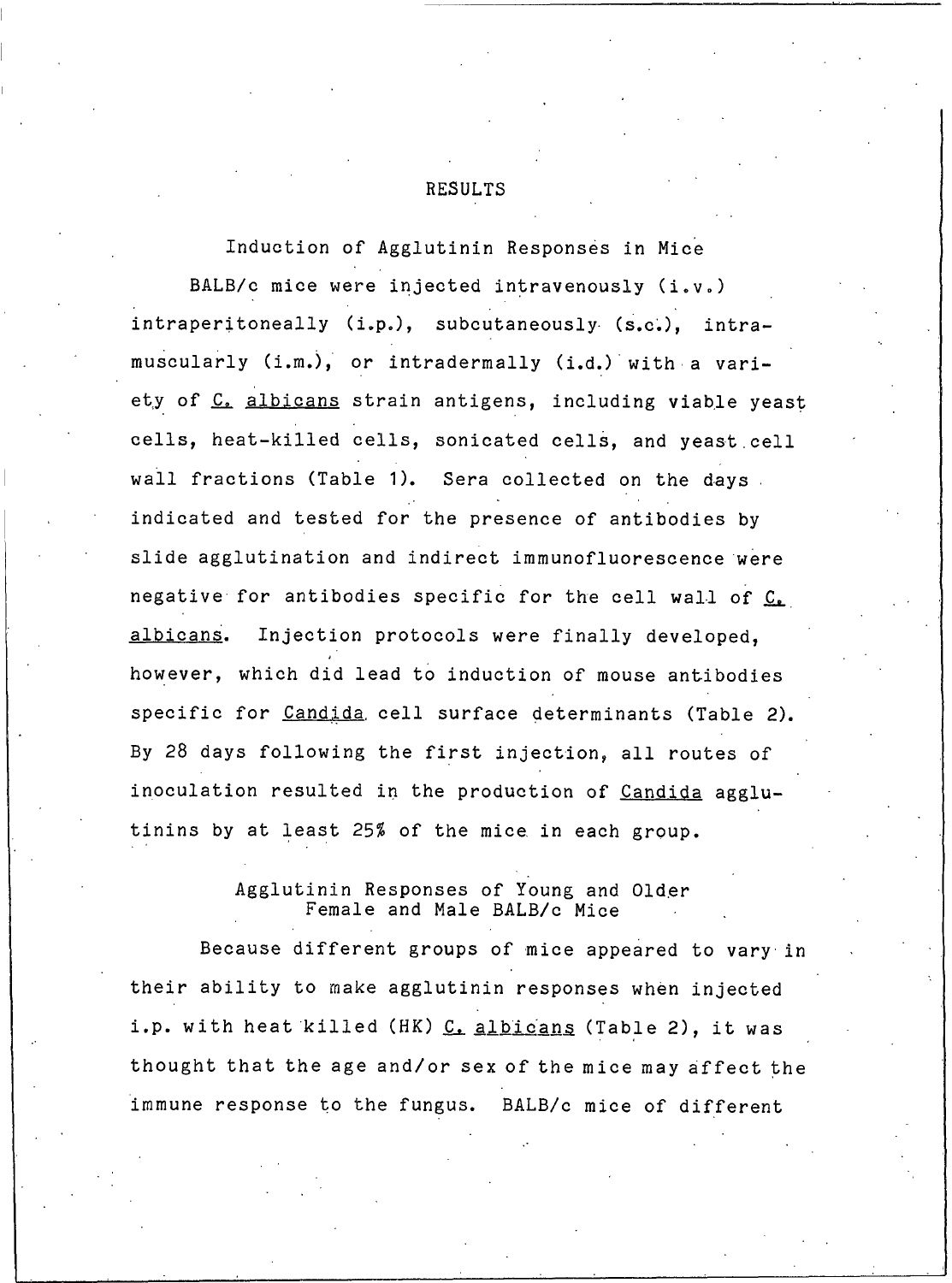Table 1. Attempts to induce production of anti-C. albi-<br>cans cell surface antibodies in BALB/c mice.

| Antigen               | Inoculum          | Route of          | <b>Days of</b><br>Inoculation <sup>a</sup> Inoculation | Days of Sera<br>Collection |
|-----------------------|-------------------|-------------------|--------------------------------------------------------|----------------------------|
| Viable                | $1x10^6$          | $i \cdot v \cdot$ | <sup>0</sup>                                           | 4                          |
| cells                 | $1x10^6$          | i.v.              | - 0                                                    | 16 <sup>1</sup>            |
|                       | $2x10^6$          | i.v.              | 0, 23                                                  | .15                        |
|                       | $4x10^8$          | i.m.              | $\mathbf{0}$ . The $\mathbf{0}$                        | 9,20,30                    |
|                       | $5x10^9$          | i.m.              | $0$ .                                                  | 4                          |
| Dead                  | $7\times10^{7}$   | $i \cdot v$ .     | 0,7,14,21                                              | 7, 14, 21, 28              |
| cells <sup>b.</sup>   | $2.8x10^{8c}$     | i.p.              | 0, 15, 36                                              | 64                         |
| Sonicated<br>cells    | $2x10^{7}$        | $S \cdot C$ .     | 0, 5, 12, 20, 14, 21, 28,<br>30,40                     | 35,47                      |
| Cell wall<br>fraction | 100 <sub>ug</sub> | $i \cdot v \cdot$ | $\overline{\phantom{0}}$                               | 4                          |
|                       | 100 <sub>ug</sub> | i : m.            | $\mathbf{0}_{\perp}$                                   | 4                          |
|                       | 100 <sub>ug</sub> | i.d.              | $\overline{O}$                                         | 4                          |

 $a$  i.v., intravenous; i.m., intramuscular; i.d., intra-<br>dermal; i.p., intraperitoneal; s.c., subcutaneous.

b C. albicans heat killed at 70°C for 20 min.

c 0.1 ml volume of cells mixed with an equal volume of CFA.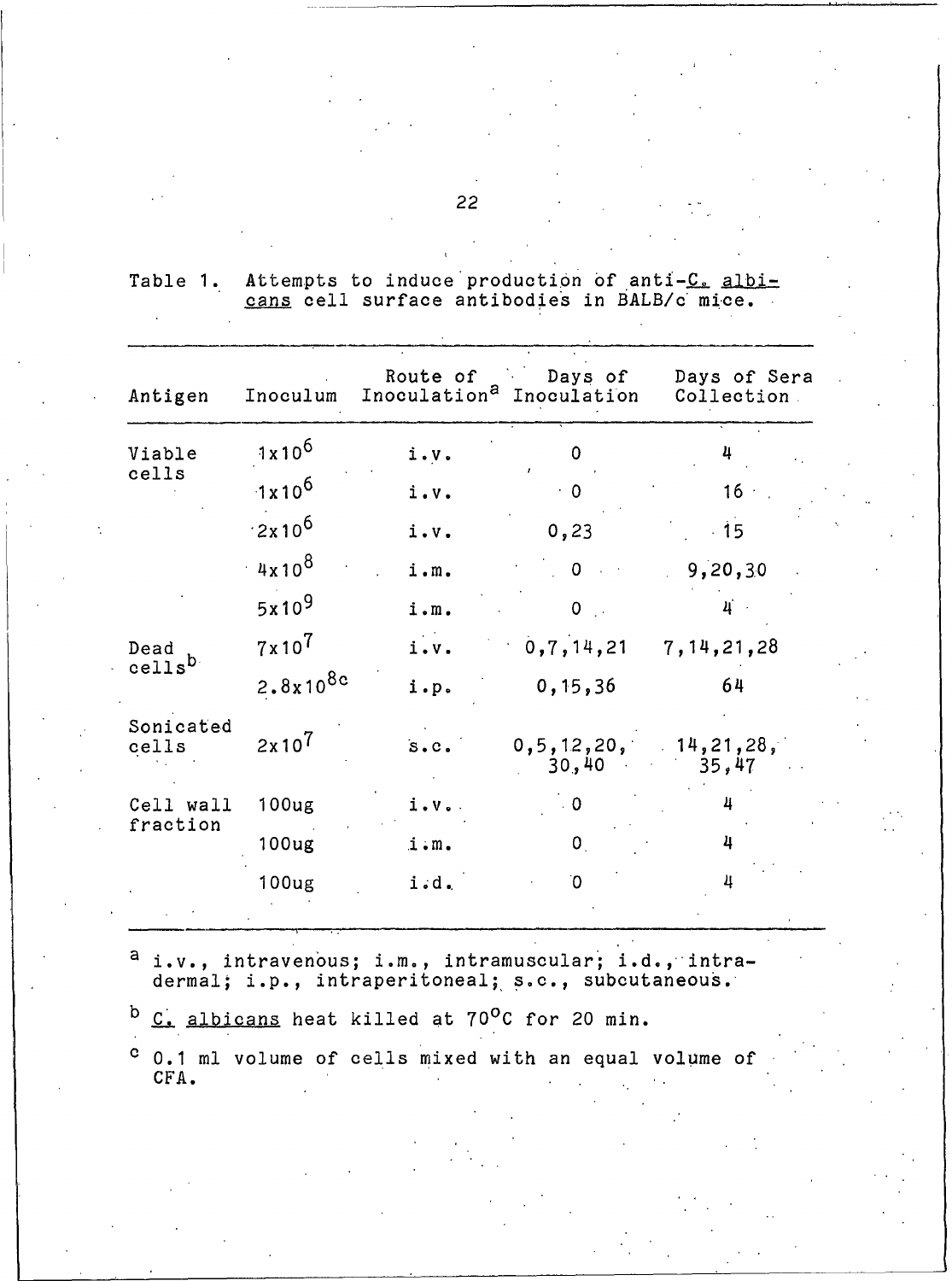| Table 2. |  |              | Whole yeast cell immunizations for production |  |  |  |
|----------|--|--------------|-----------------------------------------------|--|--|--|
|          |  |              | of C. albicans agglutinin responses in        |  |  |  |
|          |  | BALB/c mice. |                                               |  |  |  |

| HKa<br>C. albicans<br>inoculum | Route of<br>Inoculation <sup>C</sup> | Inoculation  | Days of # Positive <sup>d</sup> /total<br>$(\%)$ |
|--------------------------------|--------------------------------------|--------------|--------------------------------------------------|
| $2x10^{7}$                     | i.v.                                 | 0,7,14,21    | 2/5(40)                                          |
| $4x10^{7}$                     | i.p.                                 | 0,7,14,21    | 3/3(100)                                         |
| $4x10^7$                       | i.p.                                 | 0,7,14,21    | 6/10(60)                                         |
| $4x10^{7}$                     | i.p.                                 | 0, 7, 14, 21 | 17/64(27)                                        |
| $1x10^{7}$                     | s.c.                                 | 0,7,14,21    | 2/5(40)                                          |

a Heat-Killed.

 $b$  0.1 ml volume of cells mixed with an equal volume of CFA on days 0 and 7 and IFA on days 14 and 21.

 $c_i, v_i$ , intravenous; i.p., intraperitoneal; s.c., sub-<br>cutaneous.

d Number of mice producing agglutinins.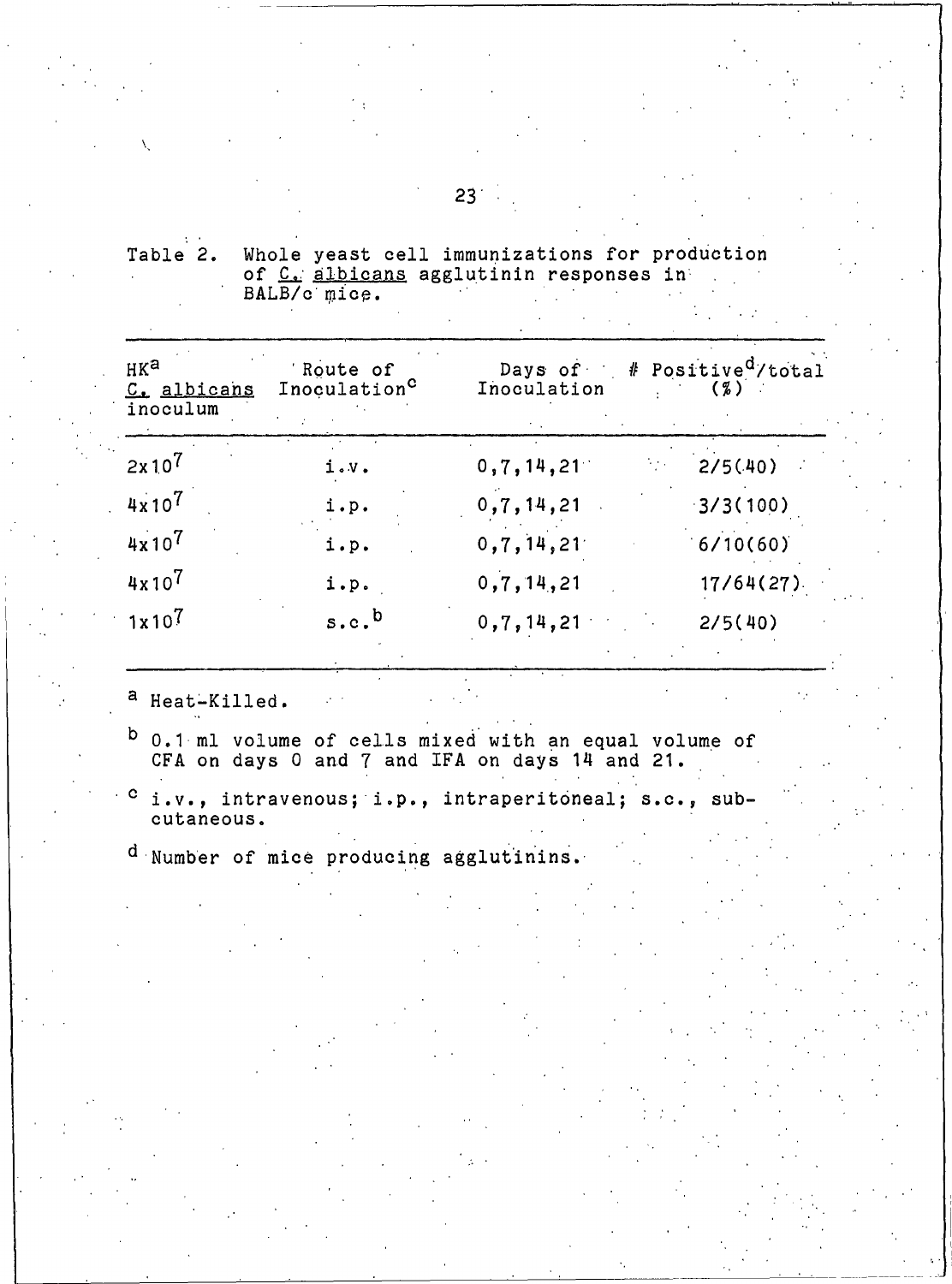ages and sexes were injected i.p. with 4 x  $10^7$  HK  $C$ albicans weekly for 4 weeks. Sera collected on the fifth week and titered for agglutinins revealed that all mice made agglutinin responses (Table 3). However, the older female mice tended to make greater responses than the These results did not explain the variother groups. ability of the agglutinin responses shown in Table 2.

#### Heavy Chain Isotype Determination of Candida Agglutinins.

Immune sera from mice immunized i.p. with C. albicans were pooled and absorbed with goat anti-mouse heavy chain isotypes. Anti-mouse IgM absorption of the serum resulted in almost a 94% reduction in agglutination titer (Fig. 1). Anti-mouse IgG<sub>1</sub>, IgG<sub>2</sub>, and IgA treatment showed the same effect as the normal mouse serum control treatment. These data indicate that IgM is the major class of mouse antibody present in the immune serum which causes agglutination of C. albicans.

# C. albicans Ribosomal Fraction-Induced Agglutinin Responses in Mice

Recently, Segal et al. (59) reported the induction of agglutinin responses in mice by immunizing with ribosomal fractions from C. albicans. Because of the difficulty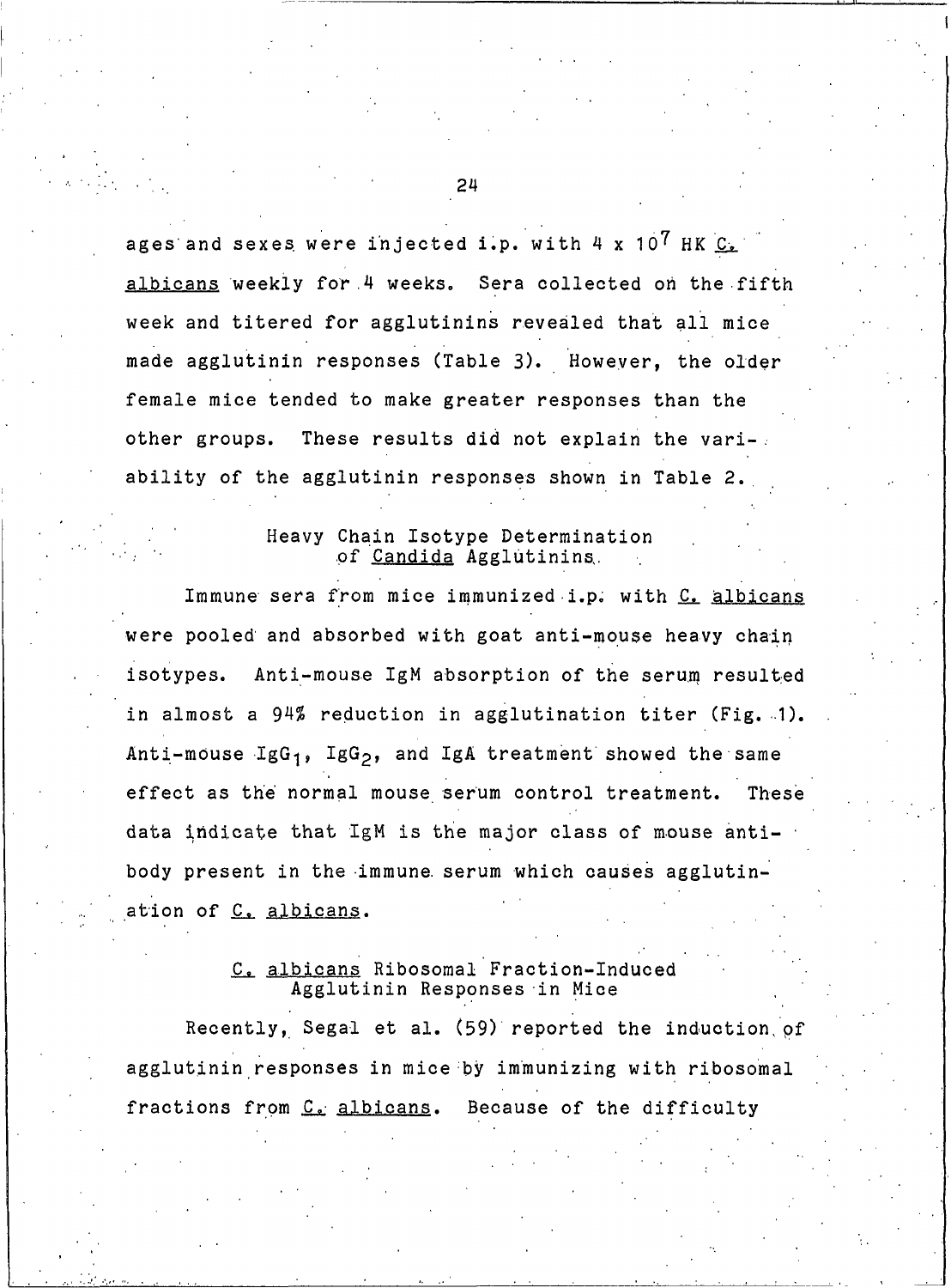|  | Table 3. Agglutinin responses of young and older female<br>and male BALB/c mice injected i.p. with HK |  |  |  |  |
|--|-------------------------------------------------------------------------------------------------------|--|--|--|--|
|  | C. albicans.                                                                                          |  |  |  |  |
|  |                                                                                                       |  |  |  |  |

| BALB/c             | # Positive <sup>b</sup> /total |            | Agglutinin Titer <sup>C</sup> |
|--------------------|--------------------------------|------------|-------------------------------|
| group <sup>a</sup> |                                | Range      | Average                       |
|                    | 5/5                            | $2 - 64$   | 18                            |
| $\dot{2}$          | 5/5                            | $4 - 64$   | 22                            |
| 3                  | 5/5                            | $8 - 64$   | .26                           |
| 4                  | 5/5                            | $32 - 128$ | $83 -$                        |

<sup>a</sup> 1, males 21 to 28 days old; 2, females, 21 to 28 days old; 3, males, 56 to 63 days old; 4, females, 56 to 63 days old.

- b Number of mice producing agglutinins.
- $\mathbf{c}$ Expressed as the reciprocal of the highest serum<br>dilution showing yeast cell agglutination.

 $25<sub>1</sub>$